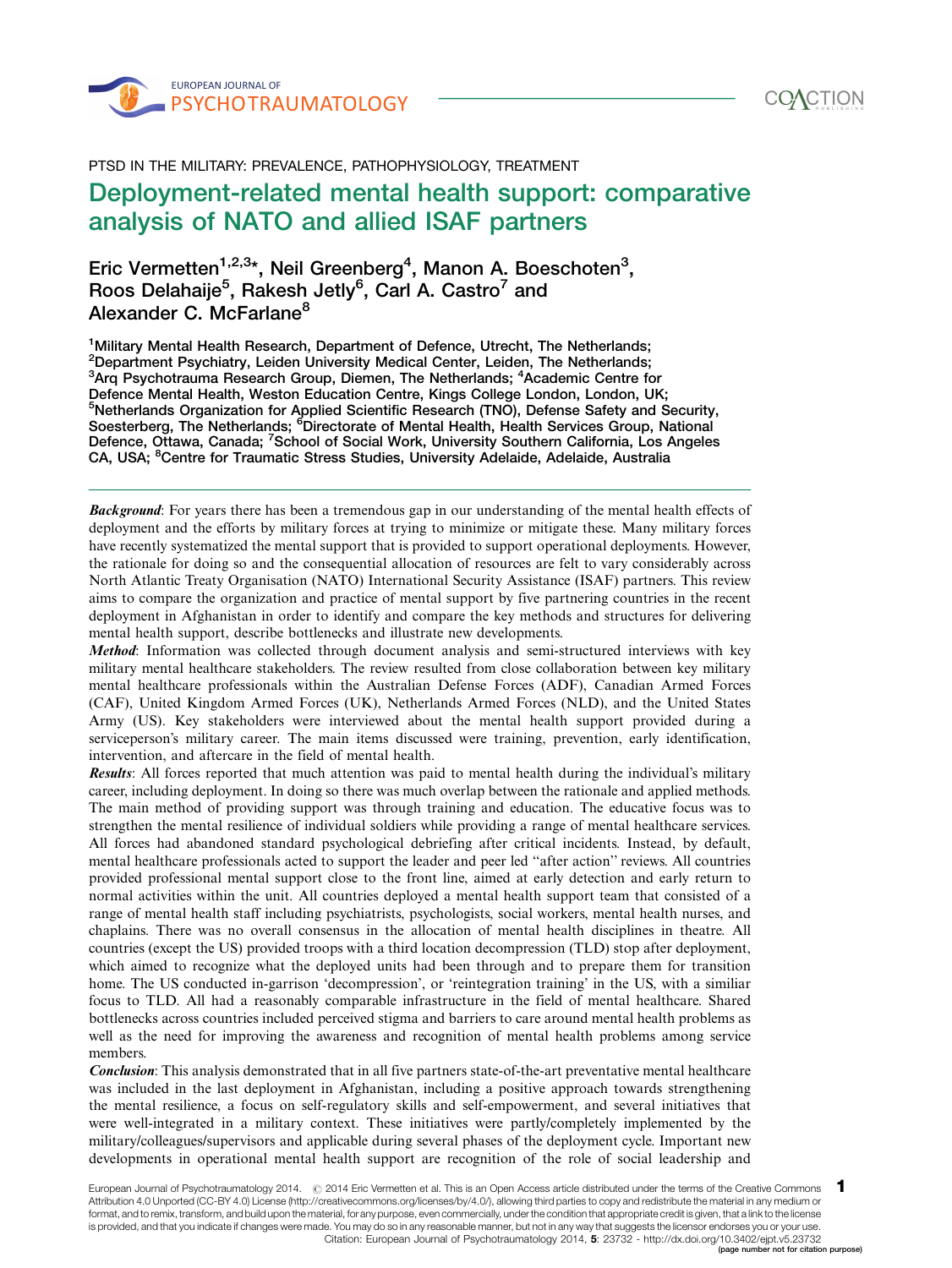<span id="page-1-0"></span>enhancement of operational peer support. This requires awareness of mental problems that will contribute to reduction of the barriers to care in case of problems. Finally, comparing mental health support services across countries can contribute to optimal preparation for the challenges of military deployment.

Keywords: Military; deployment; mental health; NATO; review

Responsible Editor: Rachel Yehuda, Mount Sinai School of Medicine, United States; J.J. Peters, VAMC, United States.

\*Correspondence to: Eric Vermetten, MD, PhD, Military Mental Health Research, Lundlaan 1, 3500 EZ, Utrecht, The Netherlands, Email: hgjm.vermetten@mindef.nl

[For the abstract or full text in other languages, please see Supplementary files under Article Tools online](http://www.eurojnlofpsychotraumatol.net/index.php/ejpt/rt/suppFiles/23732/0)

This paper is part of the Special Issue: [PTSD in the military: prevalence, pathophysiology, treatment.](http://www.ejpt.net/index.php/ejpt/issue/view/1603#PTSD%20in%20the%20military:%20prevalence,%20pathophysiology,%20treatment) [More papers from this issue can be found at http://www.eurojnlofpsychotraumatol.net](http://www.ejpt.net/index.php/ejpt/issue/view/1603#PTSD%20in%20the%20military:%20prevalence,%20pathophysiology,%20treatment)

Received: 2 January 2014; Revised: 26 May 2014; Accepted: 26 June 2014; Published: 14 August 2014

Peployment is an important part of every military<br>deployment with a sense of satisfaction. The<br>nature objective and operations tempo (OPSTEMPO) career and most service members return from deployment with a sense of satisfaction. The nature, objective, and operations tempo (OPSTEMPO) of military missions has been highly variable during the last century; however, most service personnel typically participate in a series of deployments in their military career. This OPSTEMPO as well as the burden of working in dangerous situations places demands on behavioral or mental healthcare. Yet, despite improvements in predeployment training and preparation over recent years, some service members will return from deployment with some cost to their health. The results can manifest in terms of behavioral/physical and mental health (MH) problems, as has been spelled out in various studies in relation to the most recent deployments (Creamer, Burgess, & McFarlane, 2001; Engelhard et al., 2007; Fear et al., 2010; Hoge, Auchterlonie, & Milliken, 2006; Hoge et al., 2008; Killgore et al., 2008; Vasterling et al., 2010; Wittchen et al., 2012). The prevalence of persistent disrupted sleep, headaches, fatigue, or symptoms associated with other stresses and combat-related disorders such as posttraumatic stress disorder (PTSD), traumatic brain injury (TBI), depression, or ill-defined health conditions may vary across nations (Iversen et al., 2009; Kelsall et al., 2009; Kok, Herrell, Thomas, & Hoge, 2012; Luxton et al., 2011; Sareen et al., 2007; Smith et al., 2009; Theeler, Mercer, & Erickson, 2008; Thomas et al., 2010) but are not uncommon in any of them.

Most military organizations have professionalized behavioral and MH care they provide, in parallel to their medical care. North Atlantic Treaty Organisation (NATO) partners face similar challenges in deployment situations such as in Afghanistan, and thus increasingly favor collaboration across countries in current behavioral and MH practices. Recent conflicts in Iraq and Afghanistan have led to the deployment of military (field) hospitals which are equipped with material and specialists, and in tandem military MH services and disciplines operate in the deployed environment to deliver care for the psychologically injured soldier and to enact robust preventative mental healthcare. Several nations have started strategies to help service personnel overcome the stigma associated with seeking psychological help and encourage appropriate help-seeking (Adler et al., 2013).

The goals of this study were to: (1) assess existing protocols and current practices of MH support before, during and after operational deployment, focusing on prevention, intervention, and treatment; (2) provide a comparative analysis of existing protocols and current practices; and (3) identify common bottlenecks for effective MH support and promising future developments. The focus was especially targeted on current practices and new developments with regard to training programs, interventions, and treatment procedures of military organization during and after deployment. However, when service personnel are redeployed frequently MH support after deployment becomes pre-deployment MH support. Therefore, it was considered that MH support after deployment should be considered an integrated part of the whole chain of MH support within the military organization. Hence, for the purpose of this analysis we focused on the complete chain of MH support, which included: (1) stress management training (general education of military personnel); (2) readiness training before deployment; (3) general MH support in-theatre; (4) interventions after a potentially traumatic incident in-theatre; (5) decompression, and (6) post-deployment MH support (at home).

# Method

Information was collected in 2010 by document analysis and by interviewing key-stakeholders in the field of MH support of each nation. Information was gathered on current practices of MH service of five different countries, all serving with major troop contributions in the recent deployment in Afghanistan. The countries that were selected in this project were Australia (AM, AUS), Canada (RJ, CAN), Great Britain (NG, GBR), the United States of America (CC, US). Information from the Netherlands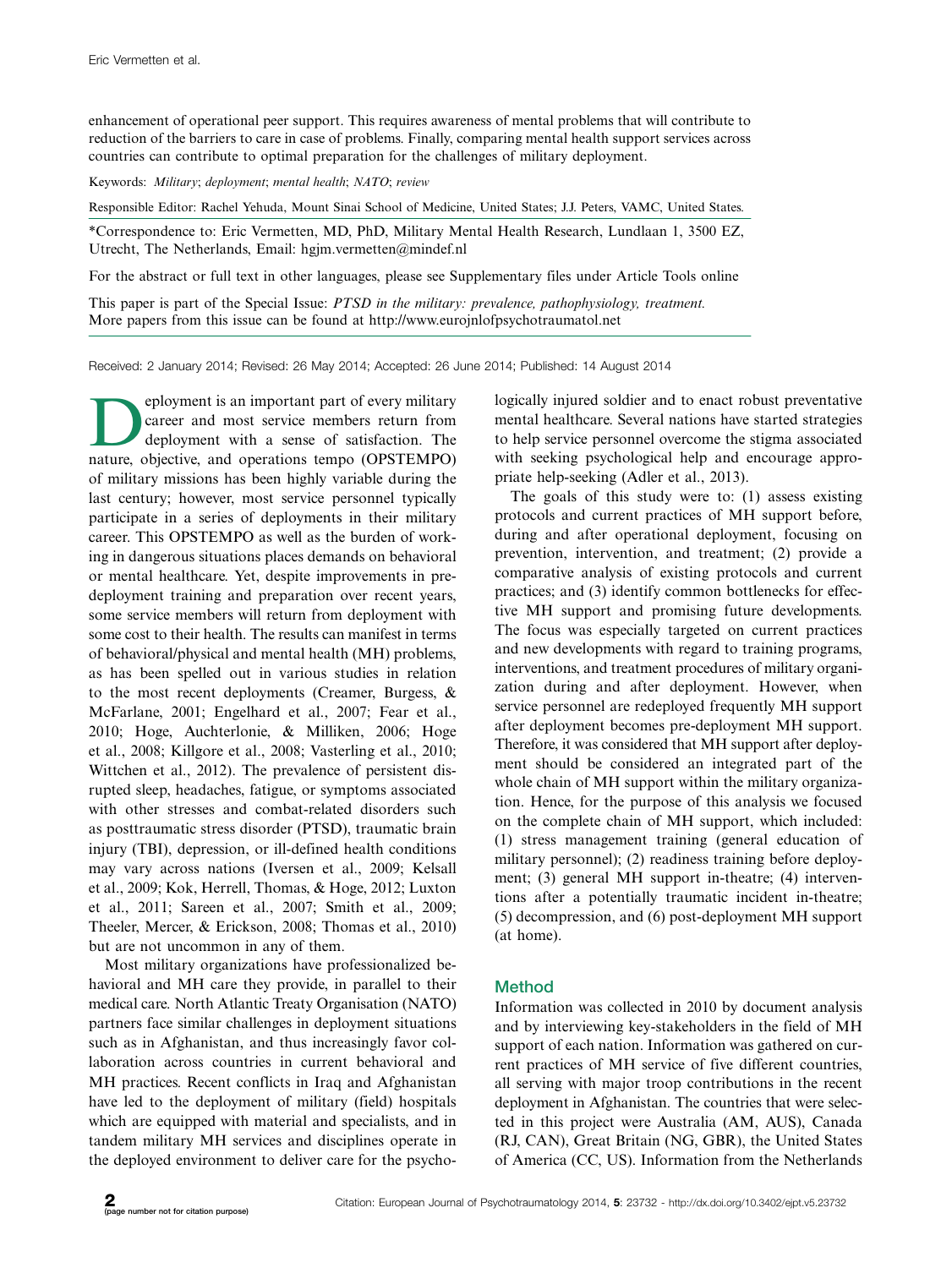was performed through several leading commanders. The chosen nations in this study have shared interests, concerns, and needs because they were all active in the NATO-ISAF mission in Afghanistan and the service personnel of these nations were all exposed to similar occupational hazards. We were aware that there are more nations (whether active in Afghanistan or not) that have similar needs. These nations were not excluded on any formal grounds; we included the main players with the largest contribution to the Afghanistan operations.

First, a semi-structured interview protocol, constructed using a Delphi method with the help of key leaders within the NLD Armed Forces, was used for both choosing the relevant topics for the interviews and document analysis. Next, two levels of data-acquisition were initiated. One was during formal meetings with MH experts of the different nations, during public presentations and in one-on-one interviews for a duration of 1-2 hours in parallel to this. The second level was through a formal request to the Surgeon Generals of the participating nations to review unclassified reports and existing documentation. Both document analysis and interviews were focused on the MH organization of the partner's Afghanistan mission as ISAF between the years 2008 and 2010. The Delhi method resulted in the identification

of six main topic areas to be assessed: (1) policies and current practices regarding MH support and stress management interventions; (2) underlying (scientific, cultural, logistic, or otherwise-based) rationale behind these policies and practices; (3) operational procedures after the occurrence of a traumatic incidents (e.g., improvised explosive devices [IEDs]); (4) operational procedures after deployment; (4) policy related to OPSTEMPO; (5) evaluation of these policies, operational procedures, and interventions; and (6) future developments regarding policies, procedures, and interventions (the semistructured interview format is available upon request).

## **Results**

The current report describes the results of both the document-review and semi-structured interviews. The MH protocols and practices of the five different NATOpartners are reported here. The deployment cycle is illustrated in Fig. 1. Table 1 illustrates the mission, unit, and MH characteristics across the participating nations. The comparison was descriptive and more detailed comparison was not in the scope of this study. One of the challenges in describing these interventions is the low quality of systematic evidence about their effectiveness (Institute of Medicine [IOM], 2014). This analysis



Fig. 1. The military deployment-cycle time-line of AUS, CAN, GBR, NLD, and USA for the NATO-ISAF Mission in Afghanistan. This time-line is considered of interest, as it probably significantly influences the MH-cycle of service members; that is, going from being in balance/resilient after pre-deployment training, to getting injured by stress in-theatre, back to becoming in balance again during R&R or decompression.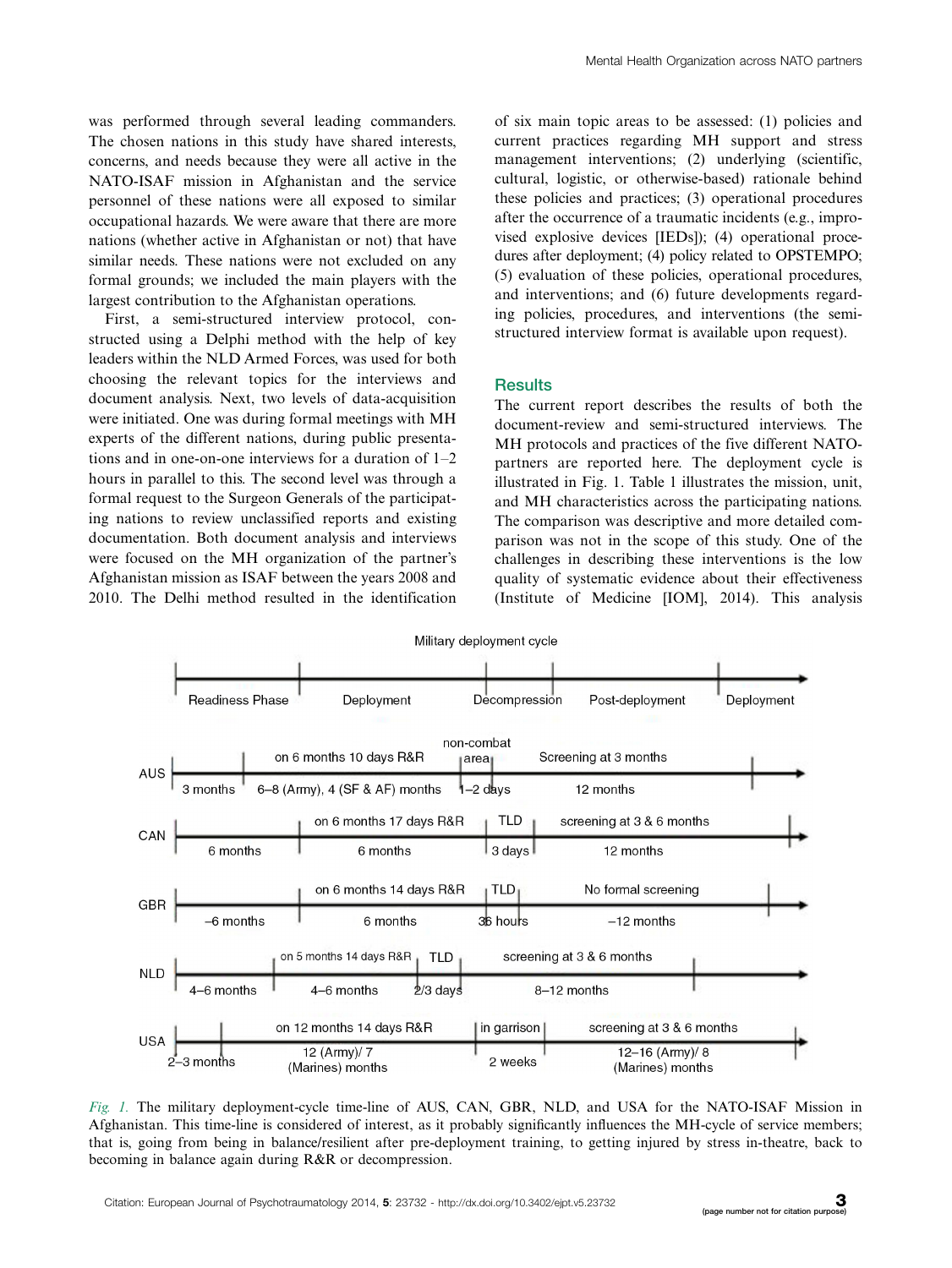|     |                                                                                                                                                                                           | Mission specifics                                                                                                                                                                                                  |                                                                                                                                 |                                                                                                                                                                                             |                                                                                                                                                                                                                                                     | Unit specifics                                                                                                                                                                                                                                               |                                                                                                                                                                                                                                                                                                                                                           |
|-----|-------------------------------------------------------------------------------------------------------------------------------------------------------------------------------------------|--------------------------------------------------------------------------------------------------------------------------------------------------------------------------------------------------------------------|---------------------------------------------------------------------------------------------------------------------------------|---------------------------------------------------------------------------------------------------------------------------------------------------------------------------------------------|-----------------------------------------------------------------------------------------------------------------------------------------------------------------------------------------------------------------------------------------------------|--------------------------------------------------------------------------------------------------------------------------------------------------------------------------------------------------------------------------------------------------------------|-----------------------------------------------------------------------------------------------------------------------------------------------------------------------------------------------------------------------------------------------------------------------------------------------------------------------------------------------------------|
|     | Length                                                                                                                                                                                    | Interval between<br>missions                                                                                                                                                                                       | Number soldiers<br>deployed                                                                                                     | Scheduled R&R                                                                                                                                                                               | Unit demographics                                                                                                                                                                                                                                   | Length of time together<br>before deployment                                                                                                                                                                                                                 | Continuity of unit<br>(new members, life time)                                                                                                                                                                                                                                                                                                            |
| AUS | <b>Special Operations</b><br>Command<br>$(SOC) = 4$ mo.<br>Regular Army 6 to<br>8 mo.<br>RAAF Aircrew 4 mo.<br>RAAF ground<br>staff-6 mo.<br>Navy-approx 6 mo.                            | SOC and aircrew can<br>do roughly 4 months<br>per calendar year.<br>Minimal interval for all ADF total full time<br>others is 1 year.                                                                              | $\sim$ 2,350 service<br>members in<br>Afghanistan.<br>staff is $\sim$ 55,000.                                                   | For missions 6 mo.<br>and over, members<br>get 10 days ROCL<br>available from the<br>half-way point of tour<br>through to last mo.<br>of tour.                                              | Units consist of mainly<br>RF but also some<br>Reserve members.<br>Age, deployment<br>experience and<br>background varies<br>between members.<br>Depending on the type<br>of task of the unit, gender<br>may be balanced or<br>biased toward males. | Variable but formed units<br>usually together for a fair<br>while (mo. to yrs).<br>SF teams usually meet up<br>3 mo. before and do some<br>pre-mission training with<br>the Dutch.                                                                           | RF units are relatively stable,<br>i.e., unit members are often<br>together for quite some time<br>before they leave on<br>deployment and they stay<br>together for multiple<br>operations. However, SF<br>teams are formed ad hoc for a<br>certain task and will also be<br>taken apart afterwards. Due to<br>this, SF teams have a shorter<br>lifetime. |
| CAN | In 95% of the cases<br>service members will<br>be deployed for 6<br>months.<br>(Medical) specialists<br>are deployed shorter,<br>i.e., 3 mo.<br>Commanders can be<br>deployed for 1 year. | The min interval<br>between missions is<br>1 year. If service<br>members volunteer<br>to go on next mission<br>earlier, they sign a<br>waiver. In practice,<br>the interval varies<br>between 18 and 24<br>months. | $\sim$ 2,500 service<br>members in<br>Afghanistan. CF<br>has $\sim$ 70,000 RF<br>and 30,000<br><b>Reserve Force</b><br>members. | There is mid-tour<br>scheduled R&R.<br>In practice, this will<br>be between the 1st<br>and 4th month during<br>deployment. Service<br>members are 17<br>days away from the<br>mission area. | Units consist of both<br>Regular Force and<br>Reserve members.<br>Age, deployment<br>experience and<br>background varies<br>between members.<br>Depending on the type<br>of task of the unit,<br>gender may be balanced<br>or biased toward males.  | Regular Force unit<br>members are together for<br>a long time, often $>$ year.<br>Reserve unit members are<br>usually added later.<br>However, the whole unit is<br>together before<br>deployment at least 6<br>months (during pre-<br>deployment training). | The aim is to have a long unit<br>life time (i.e., multiple<br>deployments with same unit).<br>Nevertheless, augmentation<br>of units by Reserve members<br>does occur.                                                                                                                                                                                   |
|     | GBR Six months as<br>standard. Some less<br>than this (e.g.,<br>specialist medical<br>personnel), some HQ<br>personnel do 12<br>months.                                                   | Guidelines state no<br>more than 12 months<br>deployed in any<br>3-year period.                                                                                                                                    | $\sim$ 9,000 in<br>Afghanistan. UK AF<br>has about<br>$\sim$ 190,000 RF and<br>$\sim$ 87,000 Reserve<br>members.                | 14 days per 6 months<br>allowed-which<br>should allow 10 days are deployed.<br>at home.                                                                                                     | Very varied-all types of<br>units and specialist teams                                                                                                                                                                                              | Varies-the main combat<br>units are formed anyhow<br>and IR (individual<br>reinforcements) join such<br>units a few months before<br>deployment. Generally a<br>6 month reservist's tour<br>would mean they were<br>mobilized for about a<br>year.           | Personnel move between<br>units every 2-3 years.<br>Generally non-officers stay<br>within the same regimental<br>system (1-5 Battalions per<br>regiment) and officers<br>alternate between regimental<br>and other postings. However,<br>the postings schedule vary<br>considerably.                                                                      |

Table 1. The mission, unit and MH characteristics of AUS, CAN, GBR, NLD, and USA for the NATO-ISAF mission in Afghanistan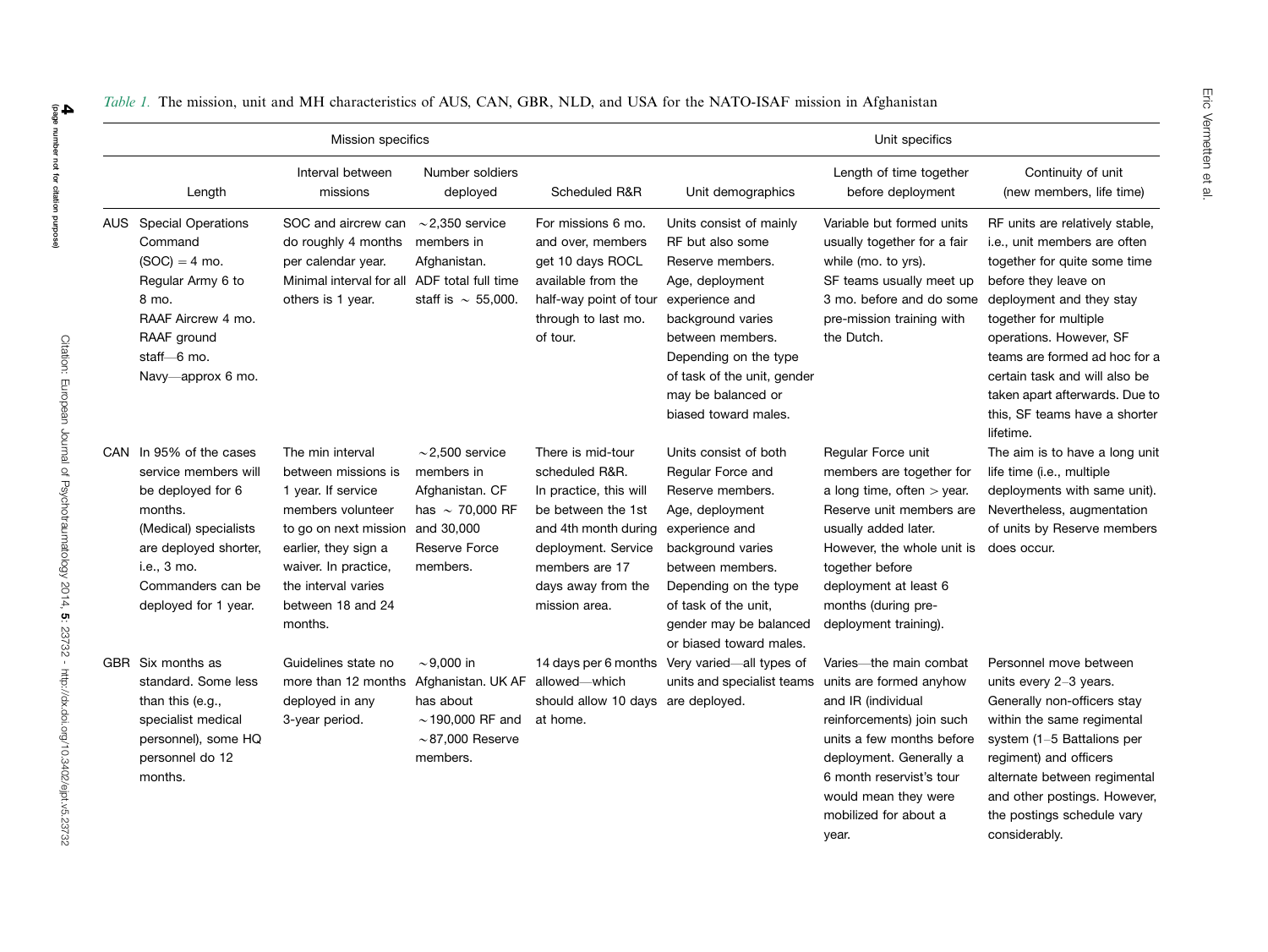|  |  | Table 1 (Continued) |
|--|--|---------------------|
|--|--|---------------------|

|                                                                                                                                          | Mission specifics                                                                                                                                                                                                                                                                                                                     |                                                                                                                                                                |                                                                                                                                   |                     |                                                           |                                                                                                                                                            | Unit specifics                                                                                                                                                                                                                                                                                |                                                          |                                                                            |                                                                                         |
|------------------------------------------------------------------------------------------------------------------------------------------|---------------------------------------------------------------------------------------------------------------------------------------------------------------------------------------------------------------------------------------------------------------------------------------------------------------------------------------|----------------------------------------------------------------------------------------------------------------------------------------------------------------|-----------------------------------------------------------------------------------------------------------------------------------|---------------------|-----------------------------------------------------------|------------------------------------------------------------------------------------------------------------------------------------------------------------|-----------------------------------------------------------------------------------------------------------------------------------------------------------------------------------------------------------------------------------------------------------------------------------------------|----------------------------------------------------------|----------------------------------------------------------------------------|-----------------------------------------------------------------------------------------|
| Length                                                                                                                                   | Interval between<br>missions                                                                                                                                                                                                                                                                                                          | Number soldiers<br>deployed                                                                                                                                    | Scheduled R&R                                                                                                                     |                     |                                                           | Unit demographics                                                                                                                                          | Length of time together<br>before deployment                                                                                                                                                                                                                                                  |                                                          |                                                                            | Continuity of unit<br>(new members, life time)                                          |
| NLD Four or six months:<br>depends on task<br>(Battlegroup $=4$ ,<br>Task Force $= 6$ ).                                                 | At minimum twice the<br>time of earlier<br>deployment.                                                                                                                                                                                                                                                                                | $\sim$ 1,200 in<br>Afghanistan.<br>NLD Army has<br>52,000 members.                                                                                             | For missions longer<br>than 5 months<br>personnel get approx<br>2 weeks leave at<br>home.                                         |                     | males.                                                    | Unit consists of regular<br>force. Varies in age and<br>experience. Depending<br>on type of task more                                                      | There is a mission specific<br>preparation program for<br>approx $4-6$ months.<br>Ideally, before this time unit service members leave<br>should be formed, but this<br>is not always possible.                                                                                               |                                                          | after deployment some<br>receive new members.                              | Personnel change position<br>every 3 years. In addition,<br>military and thus unit will |
| USA Typically 12 months for<br>Army. 7 months for<br>Marines, 4-6 months<br>for SF.                                                      | Typically 12-16<br>months for Army, 8<br>months for Marines.<br>$4-6$ months for SF.                                                                                                                                                                                                                                                  | 60,000 in<br>Afghanistan. In<br>total the US AF<br>consist of<br>1,473,900 active<br>personnel and<br>1,485,500 reserve<br>personnel.                          | One must be<br>deployed 12 months<br>to qualify for 14 days<br>mid-tour leave. With<br>deployments of 15<br>months it is 17 days. |                     | to combat service<br>operations. Age,<br>between members. | For Army units comprise<br>the entire spectrum from<br>combat, service support<br>support, plus special<br>deployment experience,<br>and background varies | Highly variable. Can range<br>from years to weeks.<br>Movement out of a unit<br>stops approx. $2-3$ months<br>before deployment so<br>most Soldiers are together<br>for several months prior to<br>deploying, but there are<br>last minute fills, so Soldiers<br>can be very new to the unit. |                                                          | 3 years or so.                                                             | Personnel move about every                                                              |
|                                                                                                                                          | MH support in pre-deployment phase                                                                                                                                                                                                                                                                                                    |                                                                                                                                                                |                                                                                                                                   |                     |                                                           |                                                                                                                                                            | MH support in deployment phase                                                                                                                                                                                                                                                                |                                                          |                                                                            |                                                                                         |
| Mission-specific<br>MH care plan                                                                                                         | MH screening in<br>service members                                                                                                                                                                                                                                                                                                    |                                                                                                                                                                | MH education/training in<br>service members (which topics<br>& delivered by whom?)                                                |                     | MH team<br>available (which<br>members?)                  |                                                                                                                                                            | Type of MH support provided<br>by MH team (type of screening/<br>de-briefing/therapies used)                                                                                                                                                                                                  |                                                          | Type of MH support<br>provided by own unit<br>(by commander/by<br>buddies) | Repatriation<br>(when, who<br>decides & how?)                                           |
| AUS Although the ADF<br>tries to identify<br>mission-specific<br>MH threats they do<br>not create a<br>mission-specific<br>MH care plan. | The ADF do not undertake pre-<br>deployment MH screening.<br>Instead, the ADF work with a<br><b>Medical Employment</b><br>Classification system to<br>assess whether service<br>members are able to deploy or<br>not. Also, the results of post-<br>deployment MH assessments<br>of the last deployment are<br>used (RtAPs and POPS). | Resilience and pre-<br>deployment training (recently<br>Management and Resilience<br>Training program) and a pre-<br>deployment briefing by a<br>psychologist. | All given by Directorate of MH. MO,<br>introduced BattleSMART Self-                                                               | examiner, a<br>SWs. | psychological<br>chaplain and a<br>psychologist. No       | No standard in-theatre MH<br>screening or debriefing. CO<br>of NATO partners or<br>repatriation follows.                                                   | does operational debriefs. Self-<br>referral or by CO to MH team.<br>MH team can provide MH first<br>aid. For more formal treatment<br>ADF relies on MH professionals                                                                                                                         | informal debriefs,<br>buddy support<br>Chain of command- | Padre's-TLC Mates-<br>formal debriefs, advice.                             | MO usually in<br>consult with CO.                                                       |

Mental Health Organization across NATO partners Mental Health Organization across NATO partners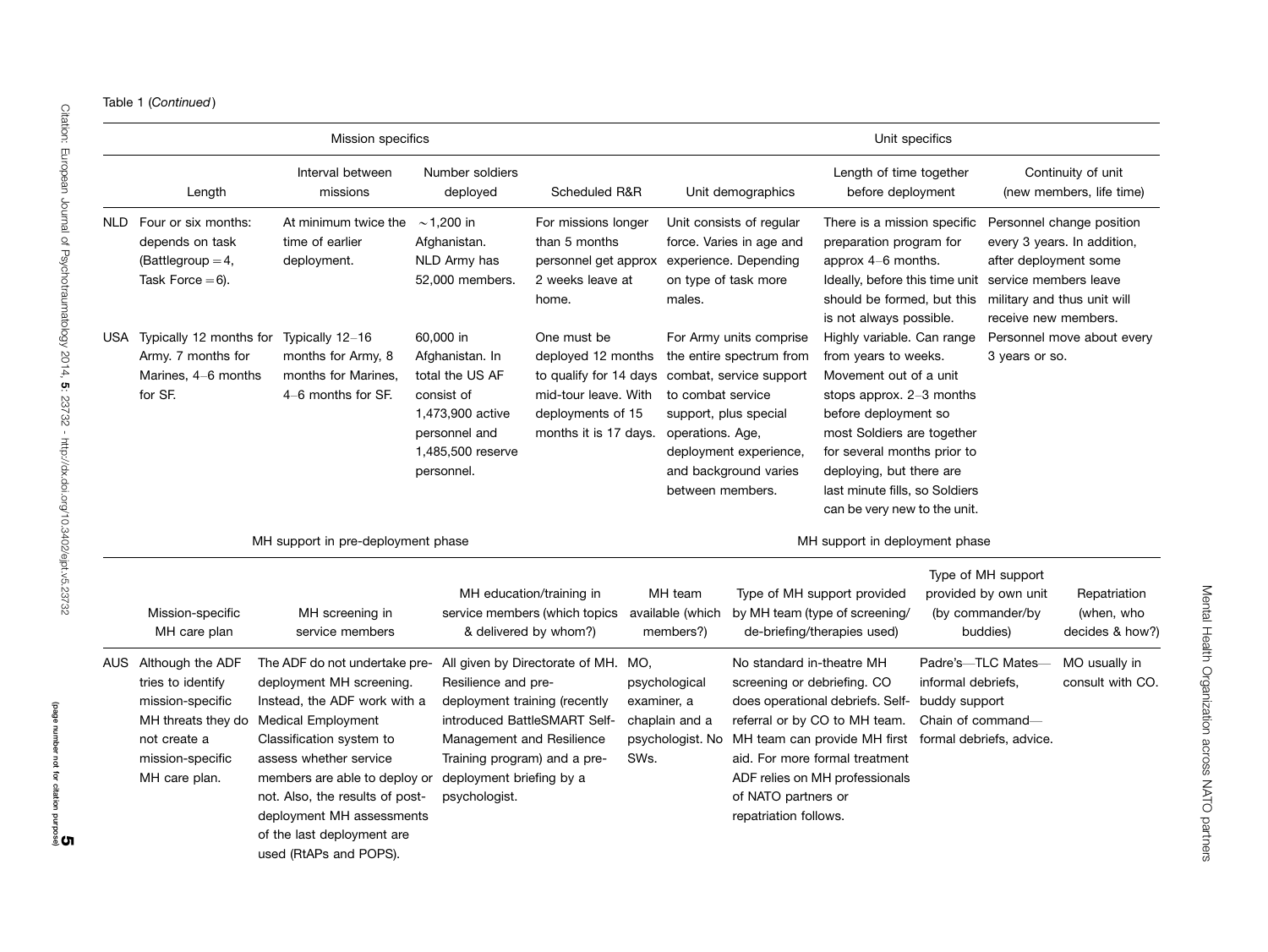|  | Table 1 (Continued) |
|--|---------------------|
|--|---------------------|

acknowledged that commanders and make

mission demands decisions.

may vary for the

|                                                                                                                                                                                                                                                                                                                                                                                       | MH support in pre-deployment phase                                                                                                                                                                                                                                                                                                                                                                             |                                                                                                                                                                                                                                                                                                                                                                                                                                                                                                                                                                                                                        |                                                                                                                                                                                                                                                                                                           | MH support in deployment phase                                                                                                                                                                                                                                                                                                                                                                                                                                                                                                                                                                                                                       |                                                                                                                                                                                                                                                                                                                                                                                                                                     |                                                                                                                                                                                                                                                                                                                                                                                                                                         |
|---------------------------------------------------------------------------------------------------------------------------------------------------------------------------------------------------------------------------------------------------------------------------------------------------------------------------------------------------------------------------------------|----------------------------------------------------------------------------------------------------------------------------------------------------------------------------------------------------------------------------------------------------------------------------------------------------------------------------------------------------------------------------------------------------------------|------------------------------------------------------------------------------------------------------------------------------------------------------------------------------------------------------------------------------------------------------------------------------------------------------------------------------------------------------------------------------------------------------------------------------------------------------------------------------------------------------------------------------------------------------------------------------------------------------------------------|-----------------------------------------------------------------------------------------------------------------------------------------------------------------------------------------------------------------------------------------------------------------------------------------------------------|------------------------------------------------------------------------------------------------------------------------------------------------------------------------------------------------------------------------------------------------------------------------------------------------------------------------------------------------------------------------------------------------------------------------------------------------------------------------------------------------------------------------------------------------------------------------------------------------------------------------------------------------------|-------------------------------------------------------------------------------------------------------------------------------------------------------------------------------------------------------------------------------------------------------------------------------------------------------------------------------------------------------------------------------------------------------------------------------------|-----------------------------------------------------------------------------------------------------------------------------------------------------------------------------------------------------------------------------------------------------------------------------------------------------------------------------------------------------------------------------------------------------------------------------------------|
| Mission-specific<br>MH care plan                                                                                                                                                                                                                                                                                                                                                      | MH screening in<br>service members                                                                                                                                                                                                                                                                                                                                                                             | MH education/training in<br>service members (which topics<br>& delivered by whom?)                                                                                                                                                                                                                                                                                                                                                                                                                                                                                                                                     | MH team<br>available (which<br>members?)                                                                                                                                                                                                                                                                  | Type of MH support provided<br>by MH team (type of screening/<br>de-briefing/therapies used)                                                                                                                                                                                                                                                                                                                                                                                                                                                                                                                                                         | Type of MH support<br>provided by own unit<br>(by commander/by<br>buddies)                                                                                                                                                                                                                                                                                                                                                          | Repatriation<br>(when, who<br>decides & how?)                                                                                                                                                                                                                                                                                                                                                                                           |
| CAN A mission-specific<br>MH threat<br>assessment is<br>carried out to<br>determine the type<br>of MH team that<br>should join the<br>unit. This is based<br>on # service<br>members<br>deployed and<br>exposures they<br>could experience.<br>Also, assessed is<br>whether additional<br>training is required<br>(i.e., as an<br>augmentation to<br>standard readiness<br>training). | There is two-fold MH<br>screening:<br>MH inquiries are done during<br>annual physical.<br>Also, pre-deployment, each<br>service member is seen by a<br>MO who gives a "rating" for<br>deployability (green, yellow or<br>red). Moreover, a service<br>member is seen by an MH<br>nurse/SW, who focuses on<br>family support plan. Both<br>advise commander who<br>customarily follows this<br>combined advice. | First, there is MH education<br>throughout the carrier by the<br>MH & Operational Stress Injury<br>Joint Speakers Bureau (MH &<br>OSI JBS). It is focused on<br>increasing MH and OSI<br>literacy, while targeting<br>attitudes and stigma around<br>MH.<br>Secondly, there is "Road to<br>Mental Readiness" (R2MR)<br>training before a mission. It is<br>focused on preparation for and<br>mitigation of the stresses of<br>operations and deployment. A<br>team of MH professionals and<br>trained peers delivers both<br>types of training, but in the<br>delivery the units' own<br>commander takes central role. | During current<br>mission multiple<br>MH nurses and<br>SWs are<br>available and at<br>least one<br>psychiatrist.<br>Also there are<br>chaplains<br>available. CF do<br>not have<br>uniformed<br>psychologist,<br>but can reply on<br>uniformed<br>psychologist of<br>other NATO<br>partner, if<br>needed. | No in-theatre MH screening.<br>Service members may self-<br>refer to whom they want (no<br>barrier to referral). Usually, MH<br>nurse/SW does 1st<br>assessment and refers to<br>psychiatrist if needed. MH<br>nurse/SW focuses on family<br>matters and psychosocial<br>issues. Psychiatrist focuses on<br>formal diagnoses and<br>treatment. Case management<br>is always coordinated between<br>commander and MH team.<br>Therapy is usually CBT, but<br>may also be EMDR or<br>medication. There is no<br>standard critical incident<br>debriefing. However, if decided<br>necessary by the commander<br>and MO a tailor-made brief is<br>given. | During the MH & OSI<br><b>JBS</b> carrier courses<br>and R2MR training<br>units are taught about<br>MH and OSI<br>awareness, recognition<br>of common behavioral<br>signs of MH issues and<br>OSIs and supportive<br>buddy/leadership skills<br>and actions.<br>Commanders work<br>closely with MO and<br>MH team to support<br>their unit and provide a<br>work environment that<br>is conductive to<br>positive coping and<br>MH. | Repatriation is<br>ultimately the<br>decision of<br>commander<br>again in<br>coordination<br>with MOs. This<br>decision is<br>based on<br>severity of<br>illness,<br>individual's<br>response to<br>treatment,<br>specific job, MH<br>risks of staying<br>versus MH risks<br>of leaving unit.<br>Aim is to keep<br>individual with<br>unit as long as<br>possible since<br>this is often more<br>advantageous<br>for individuals<br>MH. |
| GBR No mission-<br>specific MH care                                                                                                                                                                                                                                                                                                                                                   | Unit medical and welfare staff<br>plan. However, it is discuss risky cases with                                                                                                                                                                                                                                                                                                                                | None formally. Does not work. All personnel should receive an Field MH Team<br>MH brief prior to deployment<br>and another short one in                                                                                                                                                                                                                                                                                                                                                                                                                                                                                | (FMHT) consists<br>of three                                                                                                                                                                                                                                                                               | No in-theatre screening or<br>debriefing. MH support<br>consists of liaison, formal                                                                                                                                                                                                                                                                                                                                                                                                                                                                                                                                                                  | Buddy Aid, TRiM,<br>Padres (in some<br>locations) and most                                                                                                                                                                                                                                                                                                                                                                          | Final decision<br>lies with MOs or<br>FMHT.                                                                                                                                                                                                                                                                                                                                                                                             |

psychiatric nurses (at least one of which is

treatment and TRiM support. units have some

theatre. Briefs given by medical, MH or TRiM

**6**<br>(page number not for citation purpose)  $\sim$ 

(page number not for citation purpose)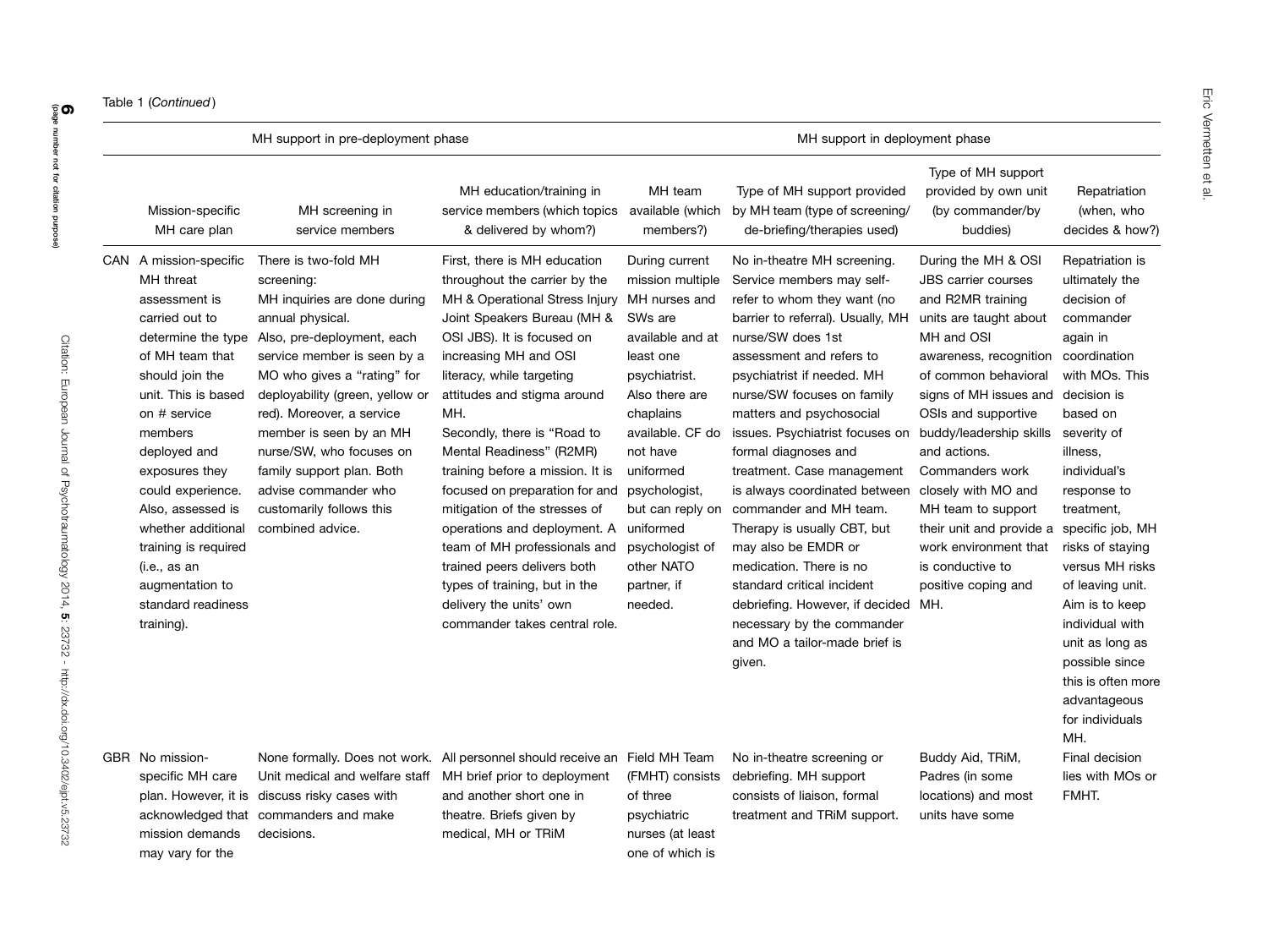| Table 1 (Continued) |
|---------------------|
|---------------------|

|      |                                                                                                                                                                                      | MH support in pre-deployment phase                                                                                                                                                                               |                                                                                                                                                                                               |                                                                                                                                               | MH support in deployment phase                                                                                                                                                                                                                                                     |                                                                                                                                                                         |                                                                                                                                                                                     |
|------|--------------------------------------------------------------------------------------------------------------------------------------------------------------------------------------|------------------------------------------------------------------------------------------------------------------------------------------------------------------------------------------------------------------|-----------------------------------------------------------------------------------------------------------------------------------------------------------------------------------------------|-----------------------------------------------------------------------------------------------------------------------------------------------|------------------------------------------------------------------------------------------------------------------------------------------------------------------------------------------------------------------------------------------------------------------------------------|-------------------------------------------------------------------------------------------------------------------------------------------------------------------------|-------------------------------------------------------------------------------------------------------------------------------------------------------------------------------------|
|      | Mission-specific<br>MH care plan                                                                                                                                                     | MH screening in<br>service members                                                                                                                                                                               | MH education/training in<br>service members (which topics available (which<br>& delivered by whom?)                                                                                           | MH team<br>members?)                                                                                                                          | Type of MH support provided<br>by MH team (type of screening/<br>de-briefing/therapies used)                                                                                                                                                                                       | Type of MH support<br>provided by own unit<br>(by commander/by<br>buddies)                                                                                              | Repatriation<br>(when, who<br>decides & how?)                                                                                                                                       |
|      | different Services.<br>Therefore, each<br>Service has a<br><b>Consultant Advisor</b><br>in Psychiatry who<br>advises regarding<br>service-specific<br>MH requirements<br>and policy. |                                                                                                                                                                                                                  | personnel. May include body-<br>handling information where<br>appropriate for tasking.                                                                                                        | an officer) and a<br>visiting<br>psychiatrist<br>every 3<br>months—visits<br>last about 10<br>days.                                           |                                                                                                                                                                                                                                                                                    | medical personnel who<br>have varying degrees<br>of MH training.                                                                                                        |                                                                                                                                                                                     |
| NLD. | A mission-specific<br>MH plan is made<br>on basis of needs<br>and risk<br>assessment. The<br>plan indicates<br>training needs and<br>needs for MH<br>support in theatre.             | No official screening. Unit<br>commanders and social<br>medical team of unit discuss<br>deployability of service<br>members.                                                                                     | All personnel attend pre-<br>deployment stress<br>management briefings given<br>by psychologist and SW.<br>Additional training can be<br>requested by commander.                              | The Social<br><b>Medical Team</b><br>(SMT) consists<br>of a MO,<br>chaplain, SW<br>and<br>psychologist.<br>Psychiatrists are<br>not deployed. | No standard screening. No<br>standard debrief by MH<br>professionals, but MH<br>professionals are often present<br>at operational debrief. SW<br>focus on psychosocial<br>problems. Psychologist focus<br>on psychological problems and<br>provide treatment (CBT, EMDR,<br>etc.). | Unit members and<br>chaplain provide<br>informal social support.<br>Commander leads<br>formal debriefs.                                                                 | Final decision<br>lies with<br>commander. MH<br>professionals<br>(SMT) advise.                                                                                                      |
|      | USA The unit MH team<br>conducts a unit<br>risk assessment.<br>Besides unit based<br>MH support, area<br>is provided when<br>necessary for a<br>mission. For this,                   | There is no official pre-<br>deployment screening to<br>assess fitness for deployment.<br>All medical records are<br>reviewed by the Brigade MO to<br>based MH support ensure medical fitness for<br>deployment. | Army receives pre-deployment An extremely<br>Battlemind which focuses on<br>the expectations of combat<br>and effective coping skills that support the<br>soldiers and leaders can<br>employ. | robust cadre of<br>MH providers<br>deployed force,<br>including<br>organic MH<br>assets and<br><b>Combat Stress</b><br>Control teams.         | No standard debriefing by MH<br>personnel, but commander can<br>request an event-based<br>Battlemind psychological<br>debriefing. Treatment: the<br>entire spectrum, from unit MH<br>needs assessment to treatment<br>and restoration to command<br>consultation.                  | Self-aid, buddy aid.<br>Chaplains provide<br>spiritual support/<br>counseling.<br>Commanders/leaders<br>can request Combat<br><b>Stress Control support</b><br>as well. | In case of<br>serious MH<br>problems, MH<br>professionals<br>advise the<br>commander on<br>repatriation.<br>However, the<br>goal is to<br>"restore" in<br>proximity of the<br>unit. |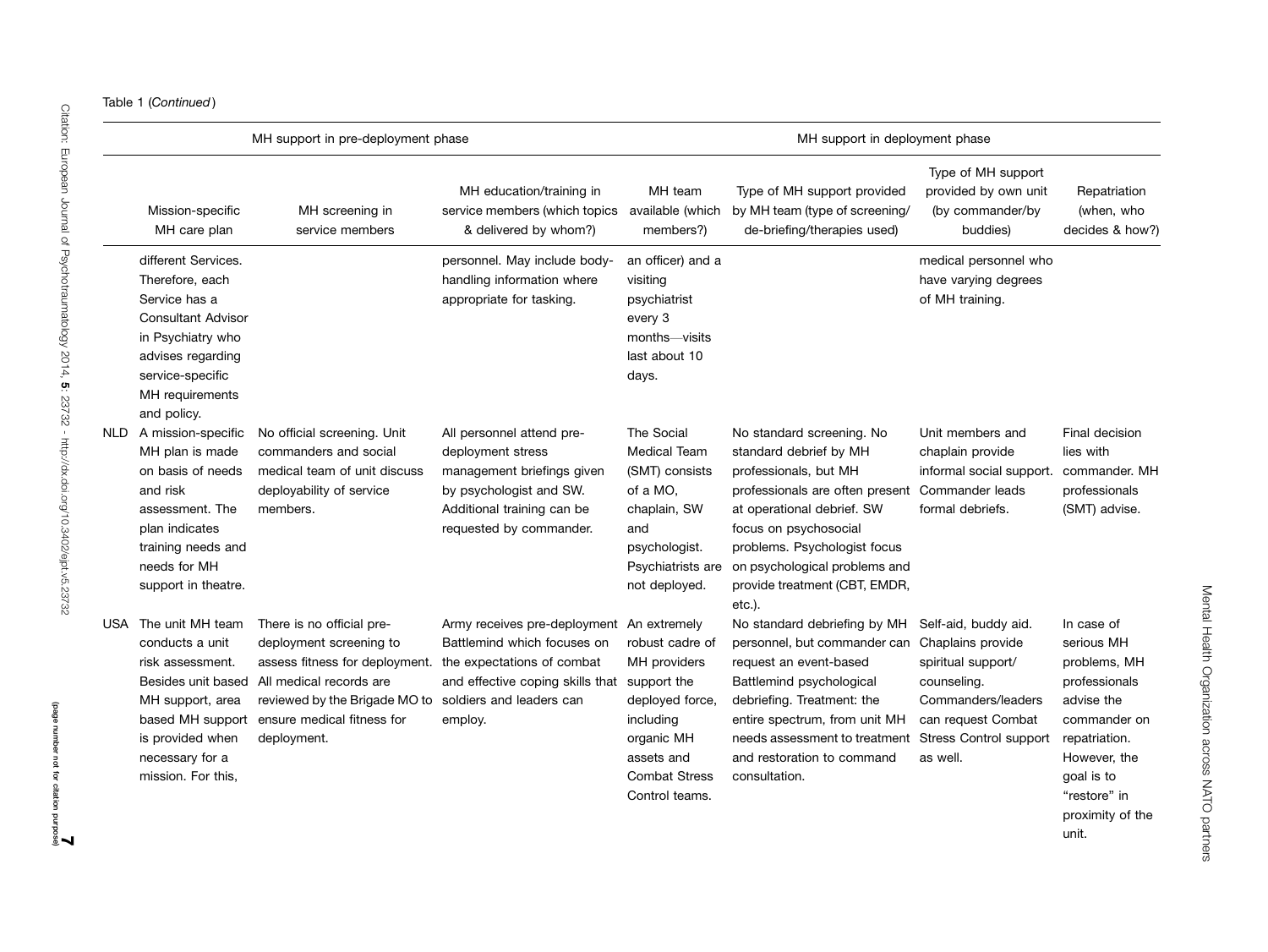|                                                                                                          | MH support in pre-deployment phase                               |                                                                                                                                                                                                                                                                                                                                                                                                                                                                                                                                                                                                                                                                                                                                                         |                                          |                                                                                              | MH support in deployment phase |                                                                                                                                                                                                                                                                                                                                                                                                                                                                                                                                                                                                                                                                                                                                                                                                                                                                                                                                                                                                                                                                  |                                                                                                |
|----------------------------------------------------------------------------------------------------------|------------------------------------------------------------------|---------------------------------------------------------------------------------------------------------------------------------------------------------------------------------------------------------------------------------------------------------------------------------------------------------------------------------------------------------------------------------------------------------------------------------------------------------------------------------------------------------------------------------------------------------------------------------------------------------------------------------------------------------------------------------------------------------------------------------------------------------|------------------------------------------|----------------------------------------------------------------------------------------------|--------------------------------|------------------------------------------------------------------------------------------------------------------------------------------------------------------------------------------------------------------------------------------------------------------------------------------------------------------------------------------------------------------------------------------------------------------------------------------------------------------------------------------------------------------------------------------------------------------------------------------------------------------------------------------------------------------------------------------------------------------------------------------------------------------------------------------------------------------------------------------------------------------------------------------------------------------------------------------------------------------------------------------------------------------------------------------------------------------|------------------------------------------------------------------------------------------------|
| Mission-specific<br>MH care plan                                                                         | MH screening in<br>service members                               | MH education/training in<br>service members (which topics<br>& delivered by whom?)                                                                                                                                                                                                                                                                                                                                                                                                                                                                                                                                                                                                                                                                      | MH team<br>available (which<br>members?) | Type of MH support provided<br>by MH team (type of screening/<br>de-briefing/therapies used) |                                | Type of MH support<br>provided by own unit<br>(by commander/by<br>buddies)                                                                                                                                                                                                                                                                                                                                                                                                                                                                                                                                                                                                                                                                                                                                                                                                                                                                                                                                                                                       | Repatriation<br>(when, who<br>decides & how?)                                                  |
| an area support<br>needs assessment<br>is conducted<br>based on troop<br>strength, location,<br>mission. |                                                                  |                                                                                                                                                                                                                                                                                                                                                                                                                                                                                                                                                                                                                                                                                                                                                         |                                          |                                                                                              |                                |                                                                                                                                                                                                                                                                                                                                                                                                                                                                                                                                                                                                                                                                                                                                                                                                                                                                                                                                                                                                                                                                  | For this<br>restoration the<br><b>Combat Stress</b><br>Control Unit<br>provides<br>facilities. |
|                                                                                                          |                                                                  | MH support in post-deployment phase                                                                                                                                                                                                                                                                                                                                                                                                                                                                                                                                                                                                                                                                                                                     |                                          |                                                                                              |                                |                                                                                                                                                                                                                                                                                                                                                                                                                                                                                                                                                                                                                                                                                                                                                                                                                                                                                                                                                                                                                                                                  |                                                                                                |
| <b>TLD</b><br>(how long, what main elements)                                                             |                                                                  | Follow-up and care by MH<br>professionals (screening, treatment, etc.)                                                                                                                                                                                                                                                                                                                                                                                                                                                                                                                                                                                                                                                                                  |                                          | Follow-up and care by unit                                                                   |                                | MH services infrastructure<br>(clinics, networks, programs)                                                                                                                                                                                                                                                                                                                                                                                                                                                                                                                                                                                                                                                                                                                                                                                                                                                                                                                                                                                                      |                                                                                                |
| AUS None currently—maybe one day<br>on way out due to travel delays,<br>but see RtAPs in next column.    | issues.<br>examiner.<br>conducts the interview.<br>psychologist, | RtAPs (in non-combat area) before leaving<br>country; POPs at 3 month post-deployment.<br>RtAPS consists of three main parts:<br>- a group debrief on return from deployment<br>- psychological screening,<br>- interview with psychologist/psychological<br>When a referral is needed command line is<br>notified. It depends on the screening output<br>whether a psychologist or psychological examiner<br>POPS consists of 2 main parts:<br>• self-report MH screening conducted by a<br>• interview with either psychologist/<br>psychological examiner to conduct a more<br>in-depth screening, and to address<br>adjustment issues, and provide information.<br>Service members who are encountering MH<br>problems are referred for counseling. | buddy support                            |                                                                                              | support to ADF families.       | Nothing formal-COs and mates; Up to 2009, the DMH used Regional MH Teams (RMHT)<br>to obtain its goals: These are present in places where<br>there are large concentrations of service members.<br>RMHT are multi-disciplinary bodies comprised of<br>representatives from the range of ADF MH services.<br>RMHT promote treatment programs, manage complex<br>cases, coordinate local networks, provide outpatient<br>care, deliver critical incident MH support on demand and<br>coordinate prevention strategies/programs. At unit level,<br>MH support is provided by MOs and general<br>practitioners, who will provide a large part of (first level)<br>MH support. At large bases an MH Unit will be available<br>that can provide advanced MH support. An MHU<br>consists of a MO and a psychologist. Also, chaplains are<br>present on most bases. In addition, ADF is supported by<br>contracted psychologists and psychiatrists.<br>Veteran Services provides MH support to veterans (and<br>their families). Defense Community Organisation delivers |                                                                                                |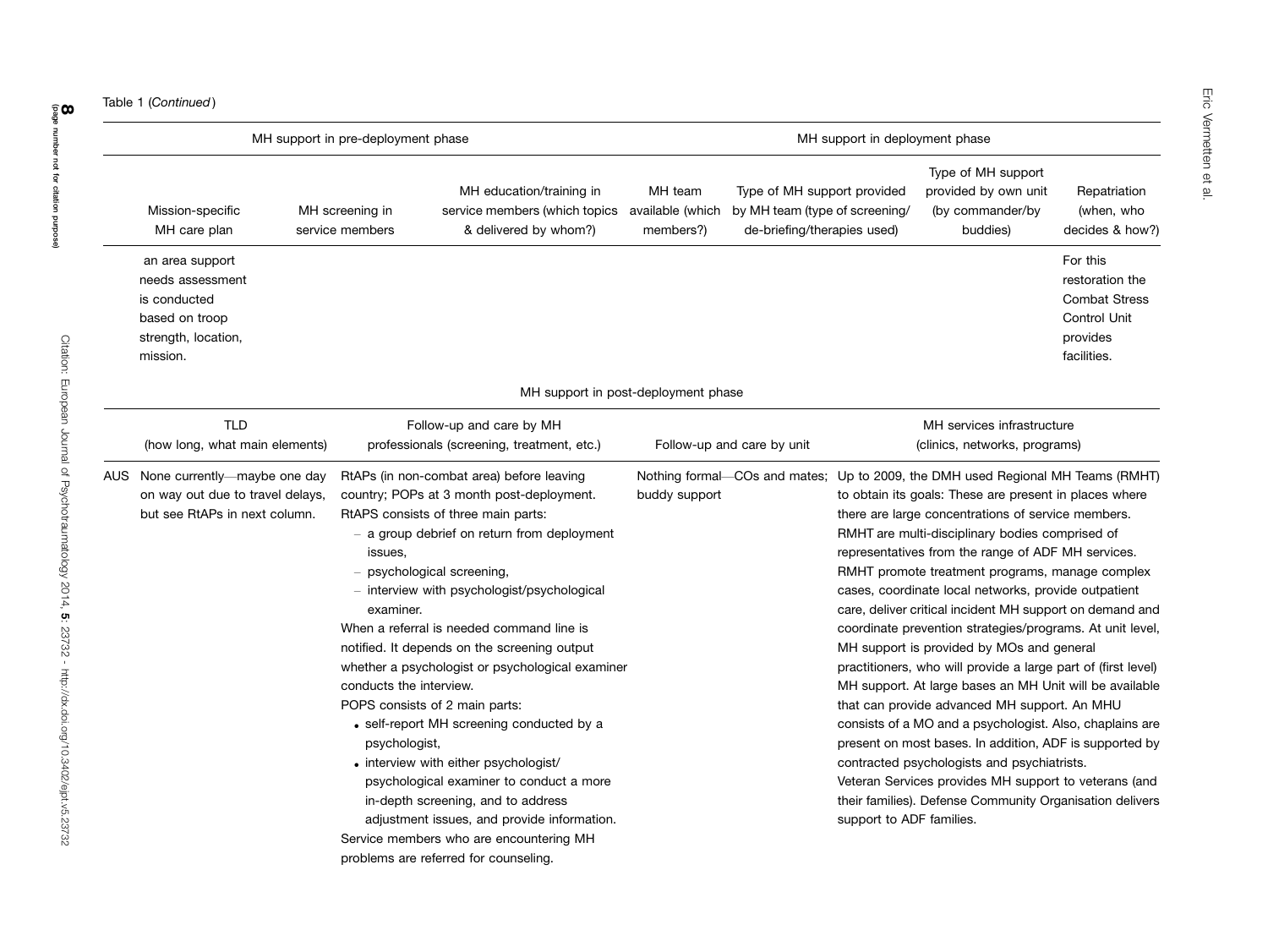Table 1 (Continued )

|      |                                                                                                                                                                                                                                                            |                                                                                                                                                                                                                                                                                                                                                                                                                                                                                                                                                                                                                                                                                                                                                                                           | MH support in post-deployment phase                                                                                                                                                                                                                                                                                                                                                                                                                            |                                                                                                                                                                                                                                                                                                                                                                                                                                                                                                                                                                                                                                                                                                                                                                                                                                                                                                                                                                                                                     |
|------|------------------------------------------------------------------------------------------------------------------------------------------------------------------------------------------------------------------------------------------------------------|-------------------------------------------------------------------------------------------------------------------------------------------------------------------------------------------------------------------------------------------------------------------------------------------------------------------------------------------------------------------------------------------------------------------------------------------------------------------------------------------------------------------------------------------------------------------------------------------------------------------------------------------------------------------------------------------------------------------------------------------------------------------------------------------|----------------------------------------------------------------------------------------------------------------------------------------------------------------------------------------------------------------------------------------------------------------------------------------------------------------------------------------------------------------------------------------------------------------------------------------------------------------|---------------------------------------------------------------------------------------------------------------------------------------------------------------------------------------------------------------------------------------------------------------------------------------------------------------------------------------------------------------------------------------------------------------------------------------------------------------------------------------------------------------------------------------------------------------------------------------------------------------------------------------------------------------------------------------------------------------------------------------------------------------------------------------------------------------------------------------------------------------------------------------------------------------------------------------------------------------------------------------------------------------------|
|      | <b>TLD</b><br>(how long, what main elements)                                                                                                                                                                                                               | Follow-up and care by MH<br>professionals (screening, treatment, etc.)                                                                                                                                                                                                                                                                                                                                                                                                                                                                                                                                                                                                                                                                                                                    | Follow-up and care by unit                                                                                                                                                                                                                                                                                                                                                                                                                                     | MH services infrastructure<br>(clinics, networks, programs)                                                                                                                                                                                                                                                                                                                                                                                                                                                                                                                                                                                                                                                                                                                                                                                                                                                                                                                                                         |
|      | CAN There is a mandatory TLD at<br>Cyprus. It is 3 days with 2 extra<br>days for travel. It consists of a few<br>obligatory MH briefings and a set<br>of educational briefings of which<br>this, there are several subsidized<br>R&R activities available. | Standard screening-process, in the form of a<br>survey 90–180 days post-deployment. It consists<br>of a set of standard health questionnaires<br>(including one on PTSD symptoms) followed by an<br>in-depth interview with an MH professional. It<br>two have to be selected. Besides attempts to trace people with deployment related<br>MH problems. Also, there is a mandatory (annual)<br>period health assessment.<br>Once diagnosed with an OSI an individual will be<br>followed by one of the OTSSCs until full remission.<br>In case there is no full remission, there is a good<br>transition to the VAC.<br>In-garrison MH support is covered partly by<br>military, civilian and contracted MH professionals.<br>All sorts of treatments are used: CBT, EMDR,<br>medication. | for 3 half days before unit<br>is implemented as an additional<br>"decompression" in order to<br>make an optimal transition to<br>home/base life.<br>Besides the support from own<br>buddies and commander, there is<br>an Operational Stress Injury<br>Social Support (OSISS) network,<br>i.e., a peer support network of<br>former operational stress injuries<br>survivors. This is a joint activity<br>with VAC in close collaboration<br>with the OTSSCs. | After TLD, unit goes back to work MH care is delivered at CF Health Care Clinics across<br>Canada, CF MH Services consists of two distinct<br>members can go on a leave. This services: Psychosocial Services and MH Services.<br>Psychosocial Services comprise a basic level of MH care<br>and is staffed by nurses, SWs and addictions counselors.<br>This program is fully confidential for which no referral<br>from a physician/MO is needed. This program is available<br>at all clinics. MH Services consists of specialized<br>programs such as: the OTSSC program that focuses on<br>treatment of operational injuries, the MH program which<br>focuses on general MH conditions and the Addiction<br>program. For these programs a referral of a physician/<br>MO is required. An interdisciplinary staff of<br>psychologists, psychiatrists, MH nurses, SWs,<br>addictions counselors and Health Services chaplains<br>provides Service. These secondary programs are located<br>at the larger centers. |
|      | GBR 36 hours. 1 hour of MH briefings.<br>Padre and psychiatric nurse on<br>hand for informal support.<br>All homecoming personnel see<br>coming home DVD which is<br>designed to protect MH (DVD MH)<br>training).                                         | No formal screening. All personnel re-briefed/<br>talked to 12 weeks after coming home. No formal<br>MH care provided unless needed.                                                                                                                                                                                                                                                                                                                                                                                                                                                                                                                                                                                                                                                      | As previous box. Commanders<br>also responsible for on-going<br>concern about the psychological<br>welfare of their subordinates.<br>TRIM also available in units for<br>informal support.                                                                                                                                                                                                                                                                     | Many MH cases are handled entirely within military<br>primary care; cases requiring formal MH input are<br>referred to the nearest Department of Community MH<br>site. These DsCMH provide UK-wide coverage and are<br>staffed with a multi-disciplinary team of psychiatrists,<br>nurses, psychologists and SWs. Referral goes via unit<br>MOs.                                                                                                                                                                                                                                                                                                                                                                                                                                                                                                                                                                                                                                                                    |
| NLD. | Mandatory 2 or 3 days TLD on<br>Crete, consists of leisure<br>activities and group discussion<br>with MH debrief.                                                                                                                                          | After 3 months: post-deployment interview with<br>SW or chaplain<br>After 6 months: post-deployment MH screening<br>questionnaire<br>Both can be followed-up by referral to MH<br>professional, i.e., SW, psychologist, psychiatrist.<br>Personnel can self-refer or be referred by<br>commander to MH professional.<br>All sorts of treatments are provided.                                                                                                                                                                                                                                                                                                                                                                                                                             | Commanders are responsible for<br>MH of personnel. They can<br>support adjustment by<br>recuperation exercise (leisure and<br>group discussion to provide<br>closure of deployment) or<br>reintegration exercise (support<br>adjustment into new unit/with<br>new unit members).                                                                                                                                                                               | MO and SWs are available in garrison. They can provide<br>support for psychosocial problems and light<br>psychological treatment.<br>Psychologist and psychiatrist are based in specialist MH<br>centers providing psychological treatment. When<br>necessary referrals to private institutions with specific<br>treatment possibilities can be made.                                                                                                                                                                                                                                                                                                                                                                                                                                                                                                                                                                                                                                                               |

Mental Health Organization across NATO partners Mental Health Organization across NATO partners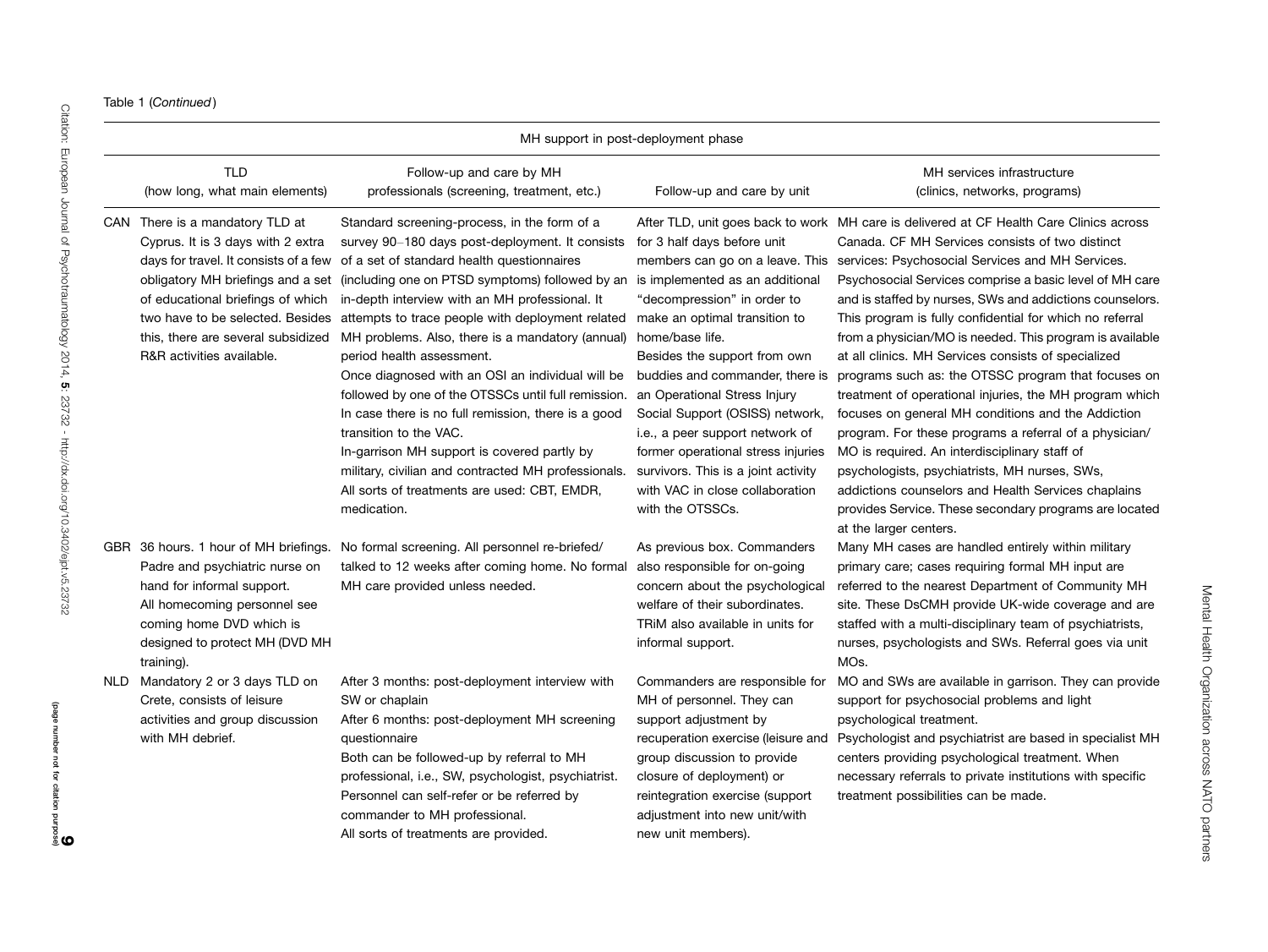|                                                                                                                                                           |                                                                                                                                                                                                                                 | MH support in post-deployment phase                                                                                                                                                                                     |                                                                                                                                                                                                                                                                                                                 |
|-----------------------------------------------------------------------------------------------------------------------------------------------------------|---------------------------------------------------------------------------------------------------------------------------------------------------------------------------------------------------------------------------------|-------------------------------------------------------------------------------------------------------------------------------------------------------------------------------------------------------------------------|-----------------------------------------------------------------------------------------------------------------------------------------------------------------------------------------------------------------------------------------------------------------------------------------------------------------|
| (how long, what main elements)<br>Г                                                                                                                       | professionals (screening, treatment, etc.)<br>Follow-up and care by MH                                                                                                                                                          | Follow-up and care by unit                                                                                                                                                                                              | (clinics, networks, programs)<br>MH services infrastructure                                                                                                                                                                                                                                                     |
| education (i.e., post-deployment<br>leave. Decompression includes<br>period prior to units going on<br>screening, briefings, and<br>Battlemind training). | USA No TLD is used. Decompression 3-6 months post-deployment all service members Leaders and commanders, as<br>occurs in garrison over a 2-week undergo MH screening. Personnel can also self-<br>refer or be command referred. | Spouses can also receive training<br>important role in looking out for<br>emphasized in the Battlemind<br>post-deployment training.<br>well as buddies have an<br>each other. This point is<br>in what to look out for. | health clinics. Service members can also access civilian<br>There is organic MH support for each unit. Behavioral<br>care as well.                                                                                                                                                                              |
| RAAF = Royal Australian Air Force; HQ = Head Quarter; SOC<br>Australia Psychological Screening.                                                           | main elements of the MH protocols and current practices of the participating nations. The numbers are as per 2010.                                                                                                              |                                                                                                                                                                                                                         | special operations command; CT = Canadian Forces; R&R = rest and recuperation; RF = regular forces; RtAPS = return to<br>The columns cover the topics mission characteristics, unit characteristics, pre-deployment MH support, in-theatre MH support, post-deployment MH support. Thus, Table 1 represents the |

provides a qualitative outline of these programs to assist in their further refinement and investigation.

#### MH practices during the pre-deployment phase

#### Deployment-specific MH health care plan

Most of the participating partners underscored that MH risk and needs assessment for each substantial deployment was essential for success of the operation. The risks to personnel and the possible mental health impact vary from peacekeeper to combat missions. This required a tailored program to be put in place that was based on the outcome of the risk assessment. For example, the hazards in some missions need to focus more on dealing with extremes of suffering and dealing with mass graves than the immediate strains of combat. The advantage of this practice was that the required training for service personnel, command line, and the MH support team could be tailored to the specific mission, to enhance preventative effects. Also, the type and number of MH professionals could be adjusted to the specific mission, which aimed to ensure early detection and treatment for emergent MH problems among service personnel. Nations intended that carrying out a pre-deployment missionspecific MH risk and needs assessment would limit ''surprises'' during a mission by ensuring that proper MH measures were in place. Nevertheless, undertaking such an assessment and doing various adjustments placed an additional load on the general MH support system of a military organization. If the general MH support system did not have enough resources to carry out the risk assessment, the collective impression was that it might be wiser not to undertake this effort since it could diminish the quality of the MH support actually delivered. Instead, when resources in the system were limited it was considered wiser to have a flexible approach and adjust MH support on the basis of risks and needs. An option was to fly in an MH support team for care or for post-mission MH training and screening.

## MH screening in service personnel

None of the partners undertook formal MH screening in the immediate pre-deployment period. However, it should be emphasized that there are extensive selection processes in selection for combat corps and most front line roles that is a form of screening. Predeployment medical assessments have normal procedures that provide a setting to detect frank disorders. Yet, new studies provided new findings for predeployment screening. First, there was no evidence for clear indicators on which screening could be based; second, the predictive value of MH screening using, for example, psychological questionnaires was not supported by evidence; and third, screening could have negative effects on the career and MH well-being of service personnel (Hyams, 2006; Rona et al., 2006). Instead, it was better to informally watch

Table 1 (Continued)

Continued )

Australia Psychological Screening.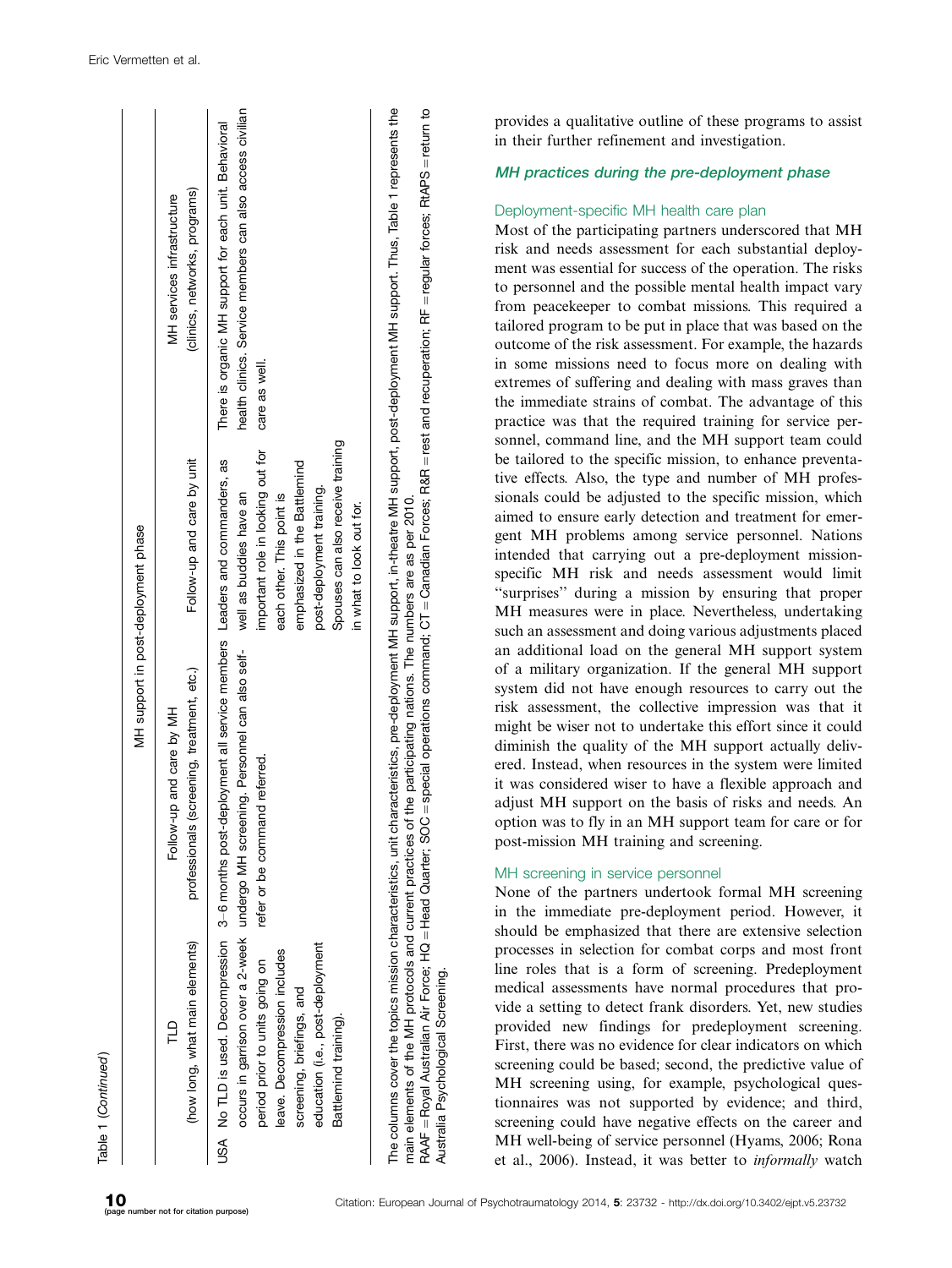for signs that certain service personnel may be unfit (currently) for deployment, for instance by conversations of colleagues, commanders, chaplains or medical/MH staff. The interviews suggested that commanders and chaplains should be trained to ensure that they were aware of MH issues and should ensure that they talk to service personnel regularly.

#### MH education/training in service personnel

The importance of MH education throughout the career as well as pre-deployment MH training was generally accepted among partners and in literature (Adler et al., 2013; Mulligan et al., 2012; Mulligan, Fear, Jones, Wessely, & Greenberg, 2011). Such trained aimed to ensure MH literacy: that is, knowing how to recognize MH problems of yourself/peers/subordinates; having proper coping skills; knowing how to support others and where to go/refer for formal help if needed. However, those interviewed were aware that evidence supporting its use was sparse although it was thought that it could boost resiliency and thus work preventatively. Finally, military forces hoped the training would decrease stigma and with it the barriers to MH care. Review of the MH education and training led to observations in which: (1) giving priority to a comprehensive educational approach that uses an MH continuum model with other connected programs encompassing the whole deployment life-cycle, aimed at all ranks as well as all family members (Adler et al., 2013; Castro, Adler, McGurk, & Bliese, 2012); (2) it was felt important to not only use briefings/presentations that were passively absorbed; instead using interactive exercises with service personnel such as guided group discussions assures larger effect on service personnel; (3) integrating MH training in (stressful) operational practices makes it more tangible for service personnel to appreciate how to put the training into practice. The partners agreed that a comprehensive approach which is provided across the deployment life-cycle and integrated in operational practices ensures that MH ''fitness,'' like physical fitness, becomes part of daily military operations. Such an approach requires commanders and peers, as well as healthcare professionals, to be involved in the delivery of MH training and education. Some elements are better delivered by MH professionals such as guided group discussion, since they have the theoretical and practical (communicative) MH experience needed for this. However, stress-management training as part of operational tasks is thought to best be delivered by commanders or peers. Commanders and peers are better able to present a credible, maybe more technical, logistic training package because they are able to relate to the strategic and operational impact of the mission.

#### Main MH practices in-theatre

#### Support provided by the unit/commander

All partners were in agreement that in the various MH educational sessions delivered during their career, service personnel needed to be taught to look after each other. MH ''buddy care'' was facilitated by teaching personnel to take note of signals of distress in colleagues, to be able to support to each other and, where appropriate, to encourage a colleague to discuss concerns with their commander, chaplain, MO or SW/MH nurse. In general, it was the command line that received training on recognition of MH issues, on giving advice, and adjusting leadership and referral. Furthermore, it was considered that it was a primary role of leaders to ensure that service personnel know how to access help during operations and to promote an environment where people are encouraged to access support when needed and give support to each other. This was also promoted through leadership courses advocating optimal leadership behavior and attitudes. The important and influential role of leaders on the coping of subordinates during missions has been supported by various studies (Bartone, Adler, & Vaitkus, 1998; Britt, Adler, & Bartone, 2001; Castro et al., 2012; Jones et al., 2012). A specific example of MH education aimed at a proper support system in the unit was the suicide awareness and prevention training. Such training is aimed to increase skills among personnel with respect to the detection of risk factors, providing MH first aid and suicide prevention.

## Type of briefing after a potentially critical incident

All partners had formally abandoned single session psychological (critical incident) debriefing. This was a recent corrective measure that all partners had taken, based on the empirical evaluation of this practice in the public non-military domain that (despite the non-military setting of negative effects on MH, especially for those who were the most visibly distressed (see for a metaanalysis (van Emmerik, Kamphuis, Hulsbosch, & Emmelkamp, 2002). Amidst these developments battlemind debriefing and battlemind training are new emerging concepts (Adler, Bliese, McGurk, Hoge, & Castro, 2009). The current paradigm shared among partners is that commanders give an operational debrief after exercises and incidents, so called after ''action review.'' This includes that commanders, chaplains, and MH professionals practice ''watchful waiting,'' which implies that they try to stimulate the natural recovery processes by advocating that service personnel are experiencing normal stress reactions to an abnormal event, that normalization/readjustment is possible and expected, and that rest/food/clean clothes/getting support of unit members/ calling support group home will engender this. When ''battlemind psychological debriefing'' was integrated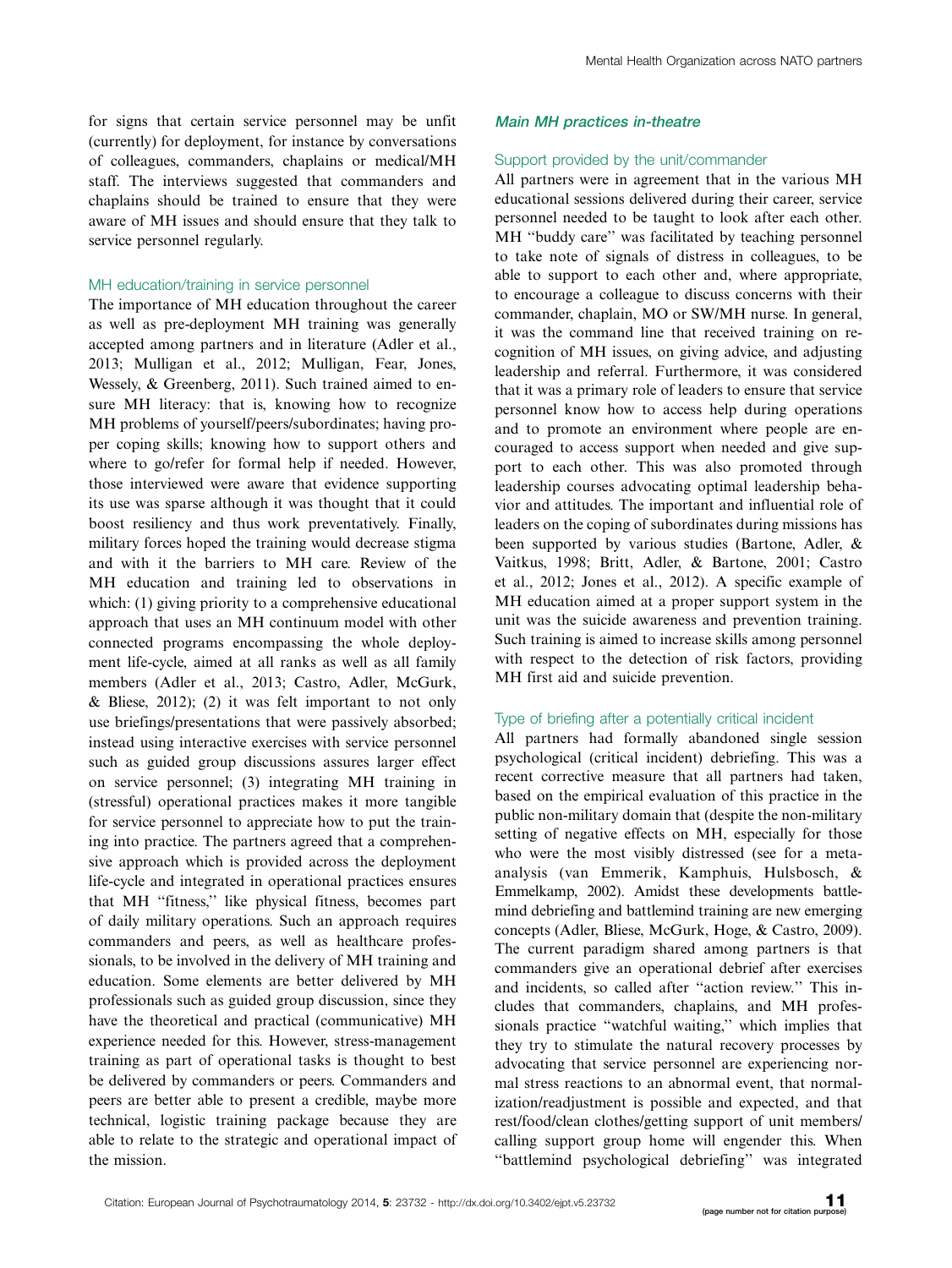into a larger ''battlemind training system'' the brief early interventions demonstrated to be effective with these groups. The word debriefing has been abandoned. For all partners these more specialized debriefings are primarily aimed at early detection and fast normalization of MH problems after experiencing trauma.

It is important to note that in case of a severe critical incident (with injuries or casualties), commanders can upscale MH support. In fact, across partners it was considered the responsibility of commanders, to decide whether a more specialized debriefing was recommended after severe incidents (Adler, Bliese, et al., 2009). All partners had protocols for these so called more ''specialized'' debriefings. Some partners involved an MH professional in this, to do/be present during a guided group-discussion or an educational brief. GBR typically did not involve MH professionals. Instead, they built on a new approach developed within the UK Royal Marines, known as Trauma Risk Management (TRiM) (Greenberg, Langston, & Jones, 2008). Characteristic of TRiM is that it is carried out within the unit by designated serving military personnel, who received a short training. TRiM members do work closely with the commander and MO. While this approach is very promising, there is currently a need for more evidence for its implementation (Greenberg et al., 2010; Hunt, Jones, Hastings, & Greenberg, 2013). Other countries are now also exploring to implement elements of this approach.

## MH screening

None of the partners undertook in-theatre MH screening for the same reasons they did not undertake predeployment MH screening. AUS did report to conduct re-deployment screening.

#### MH team available

For all participating partners, the in-theatre MH team/ unit consisted of one or more MH nurses/SWs, one or more chaplains, and an MH specialist. Some partners (CAN, US) deployed psychiatrists, but others (NLD, AUS) deployed psychologists only. The USA deployed all specialties, including psychiatrists, psychologists, social workers, and psychiatric nurses since these occupations comprise the mental healthcare team. Having an MH team or unit available in the deployment area was thought to have advantages such as minimizing barriers to care, facilitating early detection of MH problems and providing field treatment in order to keep service personnel with problems part of the unit and mission where possible. Such an approach was found beneficial for the individual and organization (see more details next section). However, it is important that MH teams/units are easy accessible. Accessibility was easier when the MH team/ unit is organic to the unit compared to when there is one MH team/unit per mission area. Further, it was accepted among partners that having a multidisciplinary team

available is important. Familiarity of the MH providers with the unit and the military context was felt to have a positive effect on effectiveness. And finally, having a good communication between different support providers (i.e., MO, SW, MH professionals, and commanders) was also deemed an important factor across partners. However, a MH support system was thought to require sufficient properly trained personnel to send (complete) MH teams to mission areas. If not, it was considered not advantageous to try to deploy (complete) MH teams during the whole mission, since it could compromise the quality of rear-party MH care. In this case it was thought it might be better to take a flexible approach and send out MH teams/specific specialists at major critical incidents and/ or repatriate individual service personnel needing more formal MH support for treatment at home.

## MH treatment and repatriation

The approach of frontline intervention or ''forward psychiatry,'' first introduced in World War I, was still practiced among partners (Jones & Wessely, 2003). This is in line with the approach adopted after potentially critical incidents (see above), since it means treating distressed personnel as quickly as possible, as close to the frontline as possible, and in many cases persuading them that their reactions area normal physiological response to the stress of battle, and that after a few days of rest, sleep, clean clothes, and hot food, he/she will be able to resume his/ her military duties. This approach was substantiated by evidence showing that soldiers receiving treatment in a forward unit have lower rates of PTSD and other psychiatric symptoms, experienced less loneliness and report better social functioning compared to similarly traumatized soldiers treated in rear units (Jones, Fear, Jones, Wessely, & Greenberg, 2010; Solomon, Mikulincer, & Waysman, 1991; Solomon, Mikulincer, Waysman, & Marlowe, 1991; Solomon, Shklar, & Mikulincer, 2005). The ''forward psychiatry'' approach has gradually been replaced with ''embedded mental health'' that is organic to the unit. During WWII this was not the case, at least in the US. The embedded teams augmented the organic assets, as well as provided recuperative care, which is still ''forward.'' In line with this approach, all partners made efforts to treat personnel with MH issues in theatre.

There were differences in the types of treatments provided in-theatre. Some nations provided a minimal service such as psychological first aid while other nations provided a full spectrum (i.e., cognitive behavioral therapy [CBT], and eye movement desensitization and reprocessing [EMDR] and various forms of medication). Service provision was very much dependent on the type of MH providers available in-theatre for the delivery of treatment. Most partners considered it the responsibility of the commander to decide whether someone should repatriate in consultation with either the MO or the MH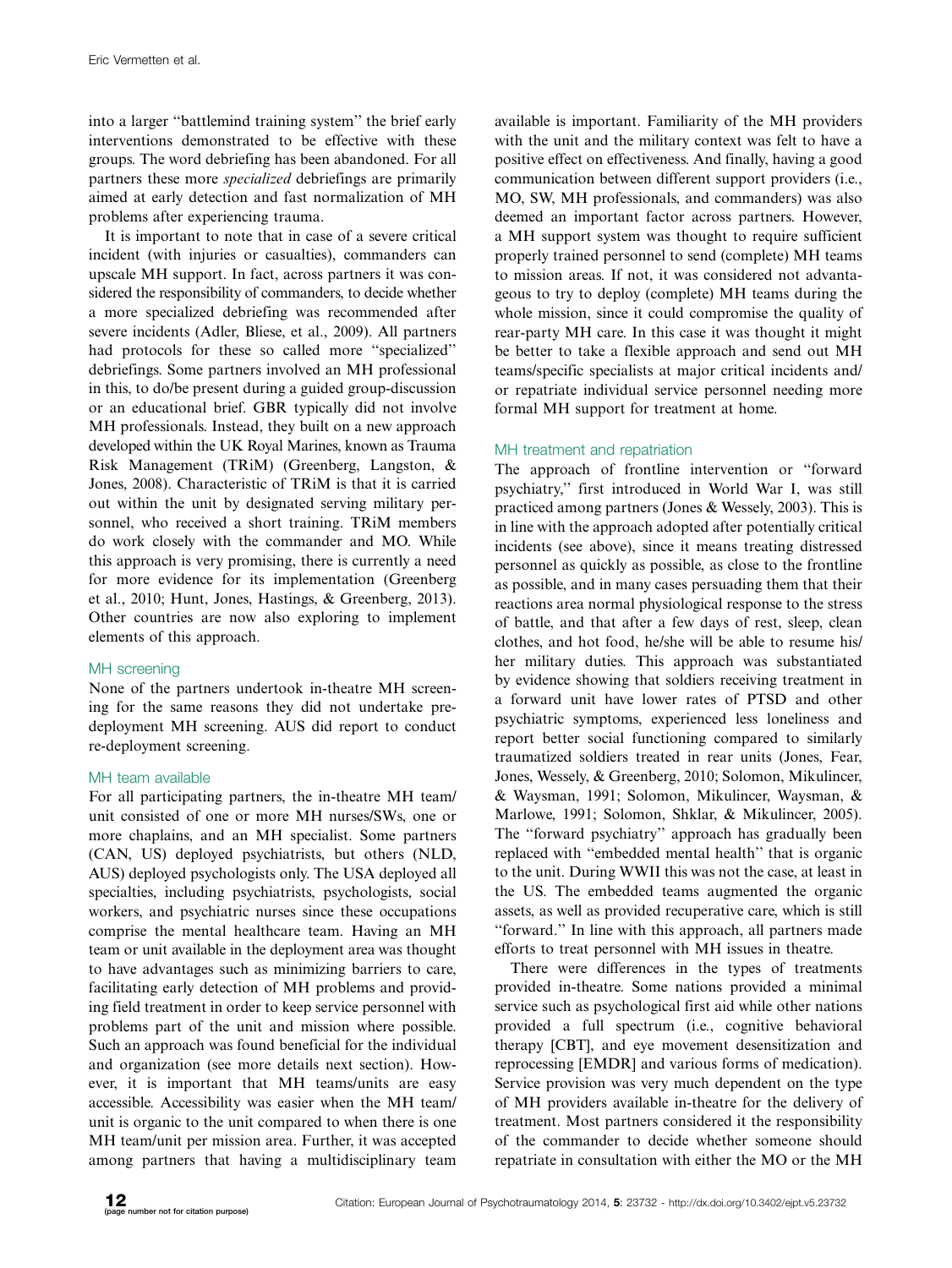team. This decision was dependent on severity of illness (i.e., whether more formal/inpatient treatment is required), individual's response to treatment, specific job, and risk of staying versus risk of leaving.

#### MH practices during the post-deployment phase

#### Decompression

All participating countries in this study had some sort of decompression period before service personnel could go on leave. The general definition used was that decompression is a formal way to recognize and reward the deployed troops for their experiences and begin to restore them to deploy again or return to civilian life. Decompression programs were conducted outside of and mostly immediately after leaving the theatre of operations and without family members. However, there were differences among partners in the precise context in which decompression was done. Several partners used ''holiday-type'' third locations (e.g., Cyprus or Crete). While it was a practice used by several partners there was no evidence yet to support its use (Jones et al., 2013). A holiday-type third location had the advantage of providing a good rest and recuperation (R&R) environment that facilitates unwinding of service personnel. On the other hand, doing decompression in a non-combat area in the country of deployment could allow better recapturing of experiences and closure of undisclosed/unresolved issues.

There were also differences among partners in the amount and type of MH sessions/elements during decompression. Generally, MH briefings and presentations were used to psycho-educate service personnel on potential issues during the adjustment at home. However, if these were not combined by guided discussions it remained unsure how service personnel perceived the messages in the briefings and presentations and whether they gained insight/skills. Research also suggested that these presentations can have a lasting effect on the mental health of service personnel (Adler, Bliese, et al., 2009; Castro et al., 2012; Mulligan et al., 2012).

Although, all participating countries had both MH providers and peers (acting on behalf of the chain of command) available, the precise role these persons played in the delivery of MH elements varied. There was consensus that both should play an important part during decompression. MH professionals could be important for their theoretical and practical MH experience while peers could serve as a better role model for proper coping (''making sense'') of deployment and they were up to date about the specific events a unit experienced during deployment. Back home, some partners sent units back to work several (half) days of what is termed ''normalization,'' before they could go on a leave. This was considered part of operational stress management and, like decompression, had the purpose of not losing sight of each other immediately, and detection and addressing of potential adjustment problems.

#### Follow-up by MH professionals

The type and length of MH follow-up varied among partners. Only GBR had no formal MH follow-up postdeployment although it was currently engaged on a randomized controlled trial of post deployment screening. The relatively low prevalence of PTSD, as established by the health surveillance research conducted by the KCMHR, together with the low specificity of PTSD screening measures, was used as rationale for not undertaking screening pre-, during or post-deployment (KCMHR 10 year report). Long-term detection of operational stress injury was considered the responsibility of the individual serviceman, commanders, colleagues, and family. GBR did have routine, periodic, and special medical examinations of individual's known to have returned from an operational deployment. MOs were instructed to be alert for signals of psychological injury. Screening measures in MO/GP settings had been shown to improve rates of detection and outcomes, so there was potential to question this non-interventionist approach.

The other partners did use some form of MH followup post-deployment, usually between 3 and 6 months after return. The procedures differed however. Several studies showed that the impact of combat can be severe and long lasting and often follows a complex course (Solomon, Shklar, Singer, & Mikulincer, 2006). While delayed-onset PTSD (i.e., the development of PTSD more than 6 months post-trauma) is generally characterized by partial or subsyndromal diagnoses within the first 6 months, there are individuals who develop PTSD after more than 6 months who do not meet the criteria for partial or subsyndromal PTSD before that (Andrews, Brewin, Philpott, & Stewart, 2007; Carty, O'Donnell, & Creamer, 2006; Goodwin et al., 2012; Solomon & Mikulincer, 2006). There is a percentage showing exacerbations or reactivations of prior symptoms after more than 6 months. Given that over 20% of individuals who develop PTSD have the delayed form, there is evidence of the need to undertake longer follow-up than 6 months to detect delayed, exacerbated or reactivated PTSD symptoms in annual medical assessments (Horesh, Solomon, Zerach, & Ein-Dor, 2011; Smid, Kleber, Rademaker, van Zuiden, & Vermetten, 2013; Smid, Mooren, van der Mast, Gersons, & Kleber, 2009). A further benefit of screening is that it makes mental health questions more familiar and introduces military personnel to direct contact with a mental health provider.

Modern warfare is characterized by a ''new'' weapon, that is, the IED with a 'signature wound', which is (m)TBI. The interest for this blast related (m)TBI as was introduced by the US was also reflected by an enormous popularity for this new disorder and its treatment.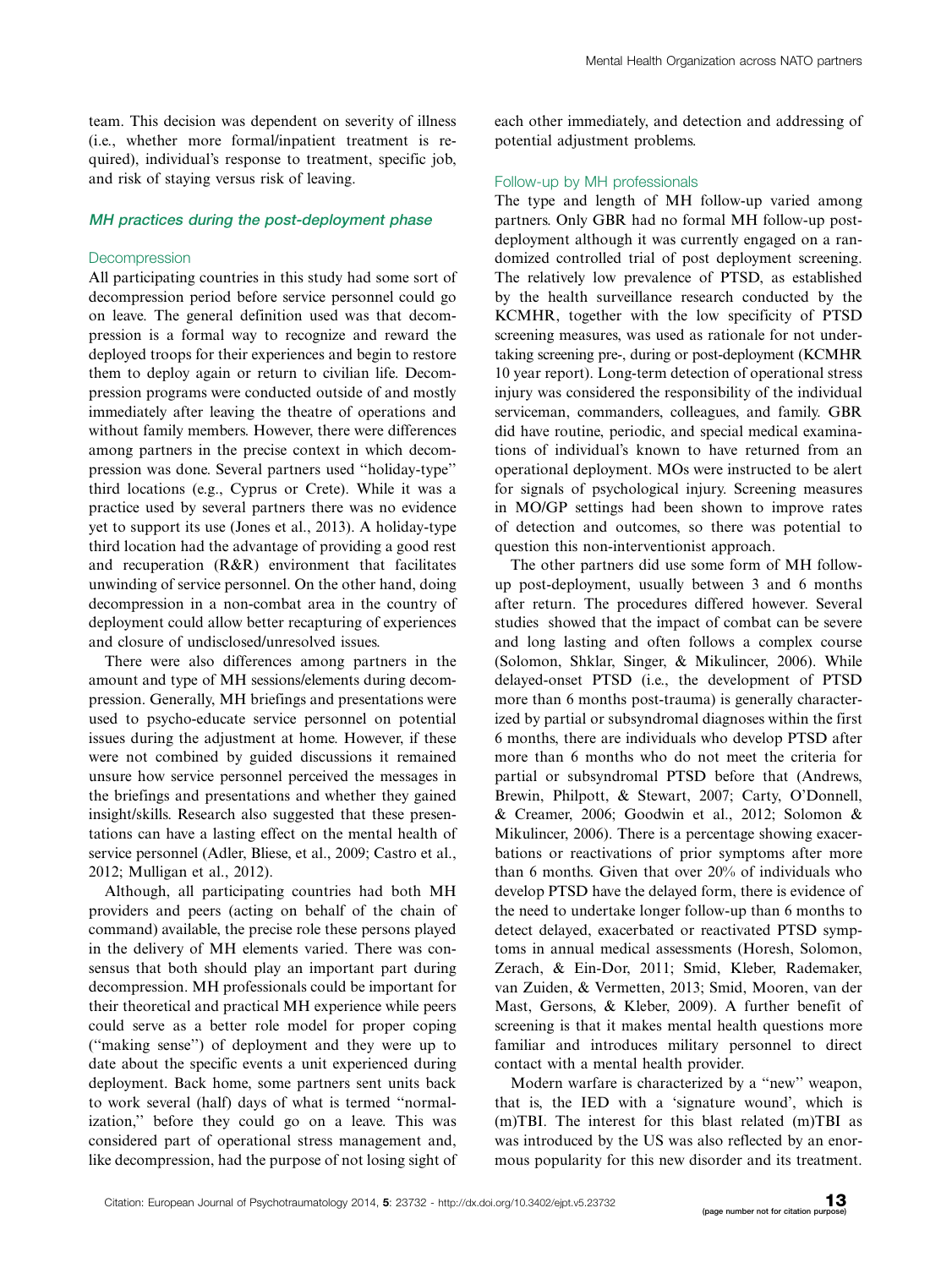A recent Medline-evaluation by Wallace (2009) from 2001-2008 substantiated that IED-related (m)TBI can not be ignored as one of the most important injuries associated with current military missions. There is high overlap with symptoms of PTSD, which contributed to strong debates about diagnosis (Creamer, O'Donnell, & Pattison, 2005; Ruff, Riechers, & Ruff, 2010; Vanderploeg, Belanger, & Curtiss, 2009), symptom trajectory (Bryant, O'Donnell, Creamer, McFarlane, & Silove, 2013), and optimal treatment (Davis, Walter, Chard, Parkinson, & Houston, 2013). In our review material, there was an increased focus across partners on proper detection and treatment of soldiers having obtained (m)TBI due to blasts of IEDs during their deployment and recognition for multidisciplinary collaborative care models of treatment in primary care to collectively address the full spectrum of postwar physical and neurocognitive health concerns (Wilk, Herrell, Wynn, Riviere, & Hoge, 2012). This was accomplished through a combination of research, educational programs, and policy development.

With respect to the MH support infrastructure available, it can be concluded that all partners had multiple services in place for rear-party MH support. Generally, first-line MH support was delivered by MOs and MH nurses/SWs, who are usually available at local bases. For more formal (second-line) case management all partners had specialized clinics/centers available having multidisciplinary MH teams. Formal MH support was delivered by psychologists or psychiatrists and consists of a wide spectrum of treatments. For PTSD, general CBT and EMDR were the standard treatments. However, medication was sometimes also given. Further, all partners had services (programs) in place for addressing other problems such as AD, alcohol/drug abuse, depression, and suicide. Although there was an effort to have MH support delivered primarily by uniformed MH professionals, both contracted and/or standard civil MH services are relied on to some extent by all partners.

# Follow-up and care by unit/commander

None of the partners had standardized follow-up by the unit or commander after a mission. However, it was acknowledged that buddies and leaders have an important role in detecting of MH issues, facilitating natural recovery (making sense and proper coping) after an intense deployment, giving support/advise and guiding peers/subordinates to formal support if needed. Some partners offered commanders the opportunity to implement a non-arduous enjoyable military exercise combined with psycho-education and/or group discussion to address these issues. Proper dealing with these issues was also stimulated by MH education and pre-deployment training packages. For example, there was the ''Battlemind training'' (Adler, Castro, & McGurk, 2009; Castro et al., 2012) introduced by the USA that has the objective to

mentally prepare soldiers for the rigors of combat and other aspects of military deployments, to assist them in their successful transition back home and to provide the skills to assist their ''Battle Buddy'' in the transition to home. This type of training became popular among partners (see, e.g., ''BattleSMART'' training of AUS and ''Road to Mental Readiness'' training of CAN). If there was a proper climate (no stigma and proper MH knowledge and skills available) there would be no need for standardized follow-up by the commander/unit, as the unit was considered a natural support system. Yet, this may be too idealistic as some reports suggest (Hoge et al., 2004). Most partners had some sort of peer support groups/networks in place. The opinion was that good peer support, with trained peers liaising with MH professionals, was found crucial in a good support system (Keller et al., 2005; Pfeiffer et al., 2012). As it is rooted in the military context, it is thought to be helpful in diminishing the remaining stigma around having MH issues and offers a lower barrier to care. However, psychoeducation, resilience training, and the effectiveness of peer support systems still are to be supported by rigorous evidence, despite the broad acceptance of these roles (Greenberg, Langston, Iversen, & Wessely, 2011).

## Common bottlenecks for military MH care

Military MH care has come a long way and has reached an established status that more than ever meets the criteria for state of the art services. Nevertheless, several common bottlenecks in current practices are worthwhile to discuss, since from this discussion promising future developments can be inferred that may lead to more effective military MH care, assuring its state of the artstatus. Main common bottlenecks/needs and suggested promising developments will be discussed.

# Barriers to MH care

The first and most important common bottleneck for effective MH support was the barrier to MH care. This was partly explained by the fact that there is still a stigma around experiencing MH issues during/after deployment among serving personnel that prevents them from seeking treatment (Gould et al., 2010; Hoge et al., 2004). Military organizations encourage self-reliance and resilience, appropriately to the nature of the task of service personnel. Experiencing MH problems was often seen as a failure of self-reliance and was associated with shame and guilt (Greene-Shortridge, Britt, & Castro, 2007; Kim, Thomas, Wilk, Castro, & Hoge, 2010; Pietrzak et al., 2009). Admitting to an MH disorder was viewed as a cause of disapproval from peers. Also, service personnel were reported to be afraid of the negative effects it may have on their career in the military. Another critical factor was the fact that counseling (such as CBT) relied heavily on verbal skills. Many service personnel would not find this very attractive or even fearful, because they were not used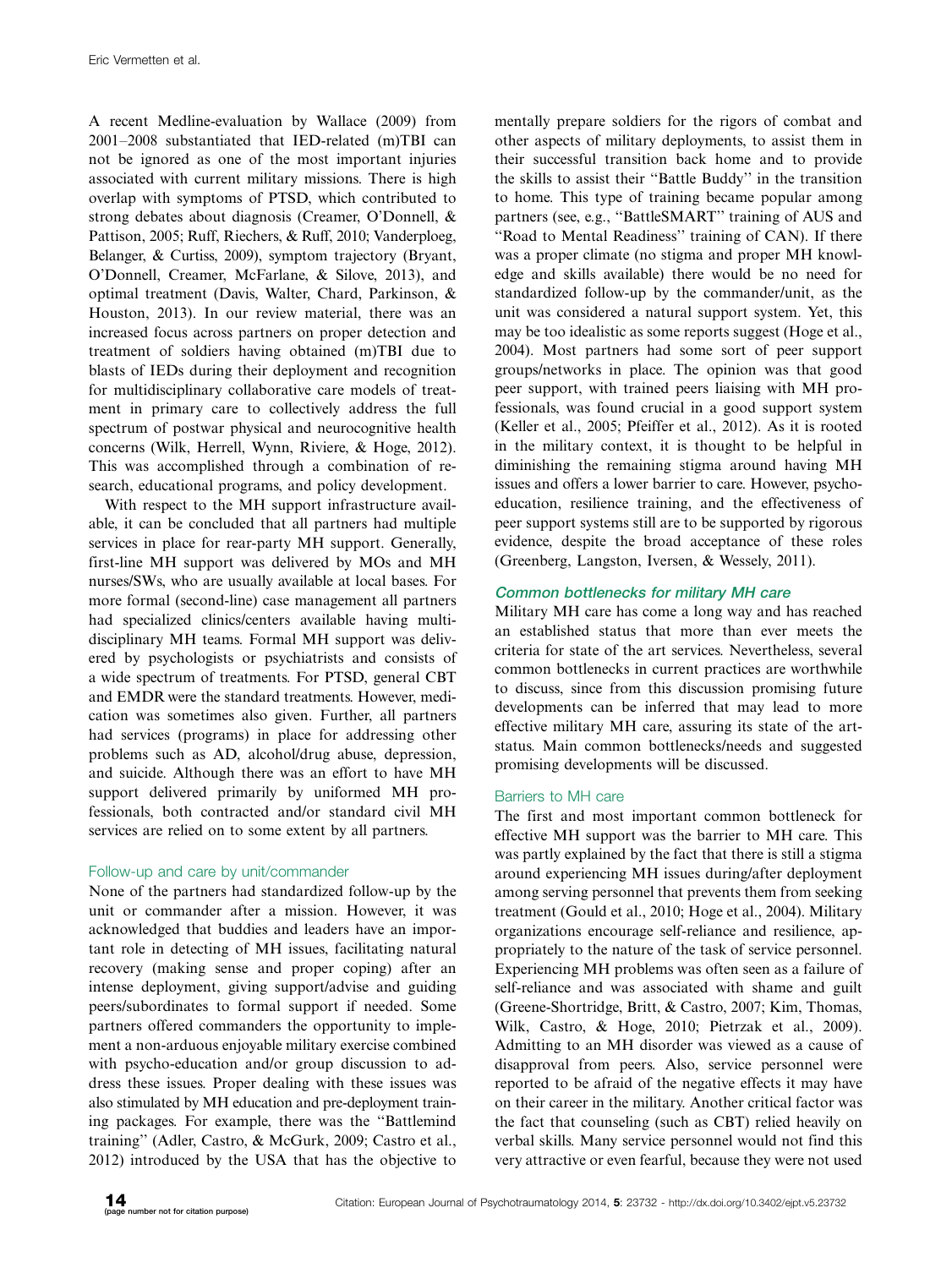to talking about problems, instead they are often more action-oriented. This aspect of counseling might therefore hinder service personnel from seeking MH support, prompt them to terminate their treatment prematurely or render it less effective. This asks for new methods/tools that go around talking about MH problems, with a positive resilience approach and that better fit military context as this would all lower the barrier to care.

#### Availability of MH care providers

The second common bottleneck for effective MH support was an insufficient availability of MH care providers. This was partly explained by the fact that in missions such as the current one in Afghanistan, MH care personnel is highly dispersed due to the geography of the country. Another aspect was a simple shortage in MH professionals, especially uniformed psychiatrists and psychologists. These professionals were difficult to recruit and keep. Related to this is the finding that primary care level was sometimes inefficient, because MOs, GPs, and SWs lacked specific clinical training and skills. This asks for new tools that focus on self-empowerment of service personnel, that is, that train service personnel in how to recognize and normalize MH problems by themselves/in the unit as this would lower the dependency on the scarce MH care providers.

## Correspondence between the MH support system and deployment life-cycle

An optimal Military MH support system needs to have a seamless correspondence with the cyclic character of deployments. This implies: (1) adequate mental resiliency building training pre-deployment; (2) MH support focusing on fast normalization in-theatre and during decompression; and (3) adequate MH follow-up postdeployment. Together this was hoped to lower the chance that service personnel will experience MH complaints or that MH complaints develop into full-blown MH disorders. All partners already started working with an MH continuum model with connected programs and practices encompassing the whole deployment life-cycle. However, there is still room for optimization of the connection between current MH programs/practices and an efficient application in each deployment phase. Also, there is still room for new tools optimally suiting an MH continuum model.

## Providing an ''armor for your mind'' that helps service personnel to take control over stress

It was expressed that advancement of training packages for service personnel focused on the promotion of stress resiliency and attaining control over stress reactions was needed. Such training packages are already used to some extent by all partners, for example the Battlemind training of USA, the BattleSMART training of AUS and the Road to Mental Readiness training of CAN.

However, there is still room for extension and innovation of these packages. The largest of these initiatives is the Army's Comprehensive Soldier Fitness (CSF) program, which has been disseminated to more than 1 million soldiers. However, to date, CSF has not been independently and objectively reviewed, and the degree to which it successfully promotes adaptive outcomes and prevents the development of deployment-related mental health disorders such as PTSD is still uncertain (Peterson, Park, & Castro, 2011; Seligman & Fowler, 2011; Steenkamp, Nash, & Litz, 2013). Important elements in these packages are teaching of human stress reactions and stress normalization mechanisms, how to recognize stress reactions in themselves, and to mitigate the impact of stress reactions, that is, gaining control over stress. There is also a request for new methods/tools with a positive resilience approach, that go around talking about MH issues, that are self-empowering and that comply with military context to be applied in an MH continuum model.

#### Social leadership training

There was a growing acknowledgement that MH support is an important part of daily military operations and that leaders and commanders play a pivotal role in this throughout the deployment-life cycle. There is ample evidence that the person characteristics of military leaders play a critical role in the resiliency of military personnel and the risk in development of MH complaints (Adler et al., 2008; Britt, Davison, Bliese, & Castro, 2004; Britt, Wright, & Moore, 2012; Davidovitz, Mikulincer, Shaver, Izsak, & Popper, 2007; Iversen et al., 2008; Johnson, Grasso, & Maslowski, 2010). Leaders have the power to influence the motivation, thinking, and coping behavior of service personnel (Davidovitz et al., 2007; Jones et al., 2012). Therefore, coaching junior leaders in social leadership can serve as an important preventative effort. Also, as leaders often serve as role models it has the potential to diminish the remaining stigma. Moreover, it also can lower the burden on the scarce MH care providers. The ways to foster proper leadership attitude and skill was through the teaching of being a role model (leading figure), facilitate open communication in the unit, discuss ''lessons learned'' after incidents/mistakes (facilitation of sense making). Also creating meaningful and challenging tasks, monitor the fulfillment of basic needs, including rest and leisure activities (keeping the unit physically fit), and lastly, encourage unit members to use the stress control strategies that are most appropriate for them.

#### Training peer counseling across all levels

A promising development that was seen was training peer counseling across all levels. That is, training peers in how to recognize MH issues in colleagues and how to help colleagues cope with MH issues. This type of training can work preventatively as it may facilitate faster tackling of MH issues within the unit, thereby preventing that these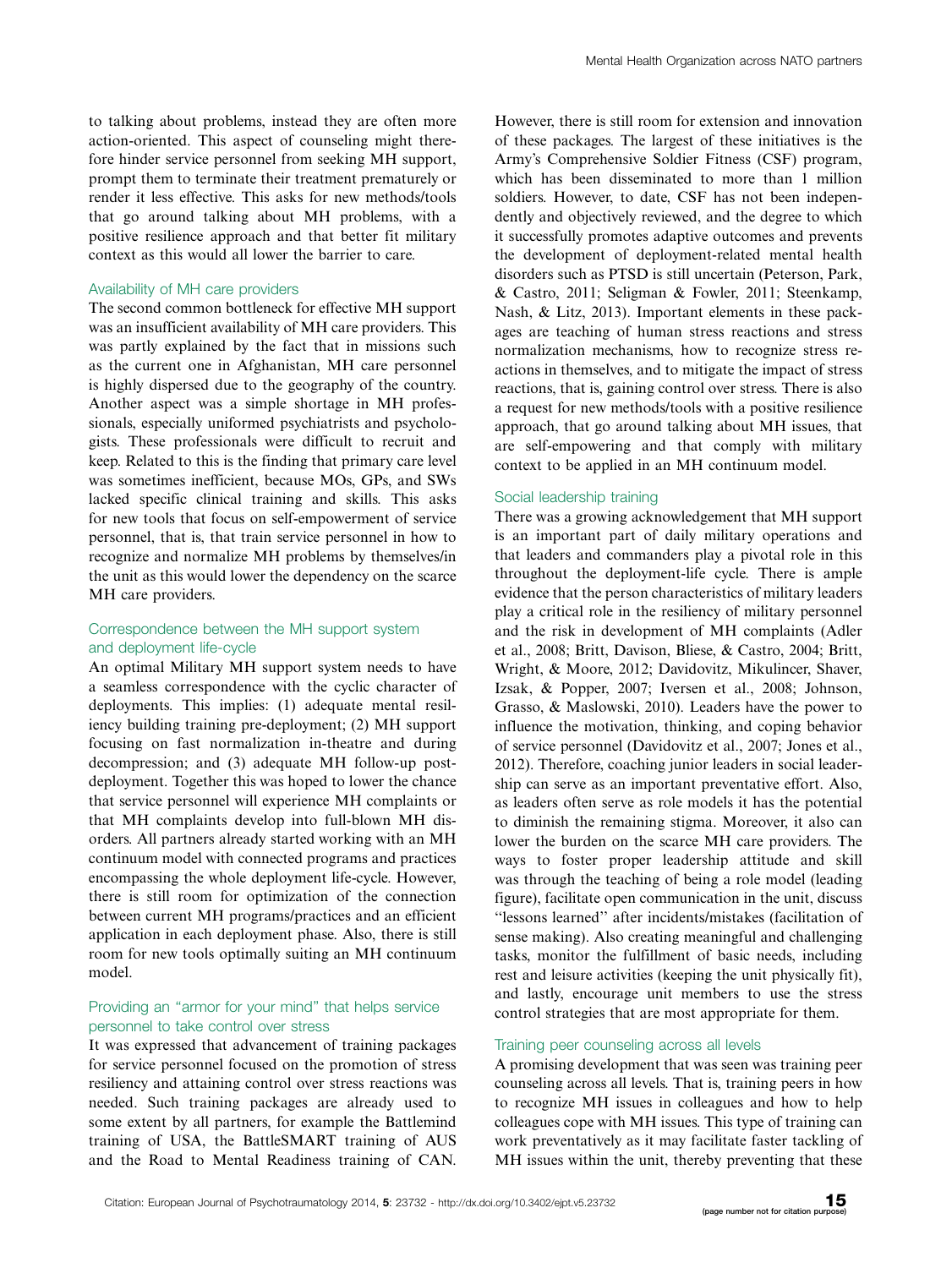develop into more serious MH complaints. This lowers the dependency on MH professionals. Being rooted in military context, a peer support system has the potential to change culture, and in particular to make it more acceptable for military personnel to admit to psychological distress when they experience it, and to present for treatment when they need it. Most of the partners were already working with peer support systems (e.g., the U.S. Army's Comprehensive Soldier Fitness, TRiM peers, collegial networkers, the peer support coordinator of the Operational Stress Injury network, Battle buddies), but there is room for improvement. Ways to advance these systems are thought to include: (1) Training of more peer counselors; (2) Wider/more efficient administration of the peer support system throughout the deployment life-cycle, and (3) Improvement of coordination between trained peers, command line, primary care level, and MH professionals (i.e., better communication and clearer roles between them).

## Summary and conclusion

This paper described the results of a comparative analysis of five NATO partner countries (AUS, CAN, GBR, NLD, and USA) with respect to their protocols and current practices of MH support before, during, and after operational deployment. The evaluation focused on prevention, intervention, and treatment. The complete chain of MH support was taken into account. Part of this analysis was to compare existing MH protocols and current practices, several common bottlenecks for effective military MH support as well as important developments.

Our interviews and document-analysis revealed that each of the participating organizations has many initiatives to support the MH of service personnel in the different phases of the deployment life-cycle. Key elements were identified: (1) awareness campaigns directed at overcoming the stigma associated with experiencing MH issues; (2) buddy training and teaching service personnel how to help their battle buddies meet and overcome any MH challenges that they may encounter (e.g., GBR's TRiM program); (3) specific pre-deployment training packages for service personnel focused on the promotion of stress resiliency and attaining control over stress reactions (e.g., the Battlemind training of the USA, the BattleSMART training of AUS and the Road to Mental Readiness training of CAN); (4) peer-support networks with former operational stress injury survivors acting as speakers and counselors; (5) assistance programs that are available 24 hours a day, 7 days a week for confidential, short-term counseling; (6) addiction and suicide programs focused on creating awareness and preventative efforts; (7) support programs for family members and other close ones; (8) in-theatre

multidisciplinary MH support teams; and (9) (holidaytype) decompression with psycho-education and R&R.

Our cross comparison showed that the different organizations adopted many similar MH protocols and practices. Also, all strived to use evidence- or evaluationbased protocols and practices. For example, none of the participating partners undertook formal MH screening pre-deployment or in-theatre as there was no evidence for clear indicators on which screening can be based and the predictive value of MH screening using, for example, psychological questionnaires is not supported by evidence. Additionally, all partners formally abandoned single session psychological (critical incident) debriefing. This was a recent corrective effort that all partners undertook, based on the empirical evaluation of this practice demonstrating no evidence of its effectiveness and even risks of negative effects on MH, especially for those who are the most visibly distressed. Instead, all partners made an effort to educate, and train, service personnel throughout their career as well as pre-deployment trainings about MH and stress management. Battlemind debriefing and battlemind training are new emerging concepts. Education of all partners was focused on: knowing how to recognize MH problems of yourself/ peers/subordinates; having proper coping skills; knowing how to support others and where to go/refer for formal help if needed. End-goals were boosting stress resiliency and creating a proper support system in the unit. Intheatre, all participating organizations took an MH care approach of watchful waiting and of frontline intervention/forward psychiatry. This meant that all organizations aimed to treat a stressed serviceperson as quickly as possible, as close to the frontline as possible, and doing everything to persuade him/her that his is a normal physiological response to the stress of battle, and that after a few days of rest, sleep, clean clothes, and hot food, he/she will be able to resume his/her military duties. In order to do this, all partners have an in-theatre MH team/ unit consisting of one or more MH nurses/SWs, one or more chaplains, and an MH specialist. Finally, all participating organizations had some sort of decompression period before service personnel could go on leave to acknowledge and reward the deployed troops for their efforts and begin to prepare them to deploy again or return to civilian life. When further care was requested all partners had an MH support infrastructure in place. There are no methodologically sound studies comparing different types or lengths of MH follow-up. Nevertheless, it may be advised that if follow-up is done, it is best to: (1) use multiple validated MH questionnaires; (2) incorporate an individual interview with an MH professional/examiner; and (3) plan follow-up at different time intervals.

In conclusion, the historical evolution of military MH care has been considerable and has now reached an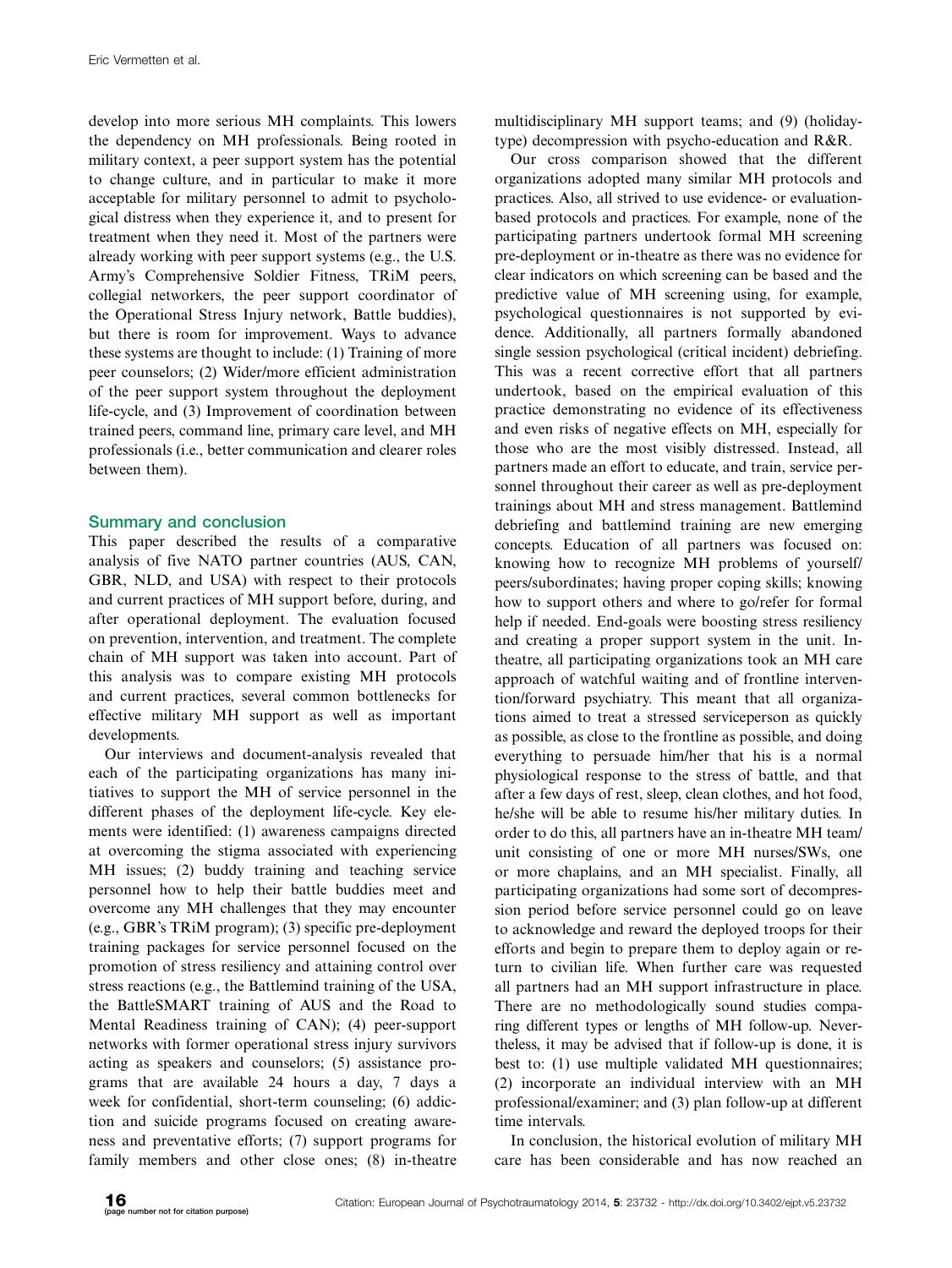established status that more than even needs to meet the criteria of state of the art service. Nevertheless, some common bottlenecks in current MH practices could be identified including the remaining stigma about mental illness among service personnel, and sufficient availability of MH professionals in theatre. Therefore, across military organizations a consensus exists about the importance of delivering MH programs (1) with a positive resilience approach; (2) integrated in daily military operations; (3) focused on self-regulation (self-empowering of service personnel); (4) executed and adhered to by peers and commanders; and (5) as part of an MH continuum model. Promising current military MH care developments include social leadership training and training peer counseling across all levels. Both facilitate faster tackling of MH issues within the unit, which lowers the dependency on the scarce MH professionals. Also, being rooted in military context, both can help diminish the remaining stigma.

The results of this analysis can be used to develop new policies and practices that strengthen the military MH care that the participating organizations currently provide in order to sustain a good work environment, operational effectiveness and MH well-being of their service personnel. Furthermore, the present results can be used to develop an even more efficient collaboration between partners in their mutual MH care efforts, whereby they will be better able to face the challenges of current and future military missions.

## Acknowledgements

We would like to thank all Surgeon Generals of the respective countries who were instrumental with the collection of the material for this manuscript and their approval for this comparative analysis. Also, thanks to COL IJzerman, LCOL van den Berg, Jan Langenberg, PhD for assistance with data collection.

## **Contributors**

Author Vermetten, Boeschoten and Delahaije designed the study andwrote the protocol. Author Boeschoten and Delahaije managed the literature searches and analyses. Authors Boeschoten and Delahaije undertook the analysis, and Vermetten wrote the first draft of the manuscript. All authors contributed to and have approved the final manuscript.

At the time of the study Author Boesschoten was employed at the Netherlands Organization for Applied Scientific Research (TNO), Defense Safety and Security, Soesterberg, the Netherlands. During the writing of the paper, Author Castro was employed at US Army Medical Research and Materiel Command, Ford Dettrick, USA.

## Conflict of interest and funding

There is no conflict of interest in the present study for any of the authors.

#### **References**

- Adler, A. B., Bliese, P. D., McGurk, D., Hoge, C. W., & Castro, C. A. (2009). Battlemind debriefing and battlemind training as early interventions with soldiers returning from Iraq: Randomization by platoon. Journal of Consulting and Clinical Psychology, 77(5), 928-940. doi: 10.1037/a0016877.
- Adler, A. B., Castro, C. A., & McGurk, D. (2009). Time-driven battlemind psychological debriefing: A group-level early intervention in combat. Military Medicine, 174(1), 21-28.
- Adler, A. B., Cawkill, P., van den Berg, C., Arvers, P., Puente, J., & Cuvelier, Y. (2008). International military leaders' survey on operational stress. Military Medicine, 173(1), 10-16.
- Adler, A. B., Delahaij, R., Bailey, S. M., Van den Berge, C., Parmak, M., van Tussenbroek, B., et al. (2013). NATO survey of mental health training in army recruits. Military Medicine, 178(7), 760-766. doi: 10.7205/MILMED-D-12-00549.
- Andrews, B., Brewin, C. R., Philpott, R., & Stewart, L. (2007). Delayed-onset posttraumatic stress disorder: A systematic review of the evidence. The American Journal of Psychiatry, 164(9), 1319-1326. doi: 10.1176/appi.ajp.2007.06091491.
- Bartone, P. T., Adler, A. B., & Vaitkus, M. A. (1998). Dimensions of psychological stress in peacekeeping operations. Military Medicine, 163(9), 587-593.
- Britt, T. W., Adler, A. B., & Bartone, P. T. (2001). Deriving benefits from stressful events: The role of engagement in meaningful work and hardiness. Journal of Occupational Health, 6(1), 53-63.
- Britt, T. W., Davison, J., Bliese, P. D., & Castro, C. A. (2004). How leaders can influence the impact that stressors have on soldiers. Military Medicine, 169(7), 541-545.
- Britt, T. W., Wright, K. M., & Moore, D. (2012). Leadership as a predictor of stigma and practical barriers toward receiving mental health treatment: A multilevel approach. Psychological Services, 9(1), 26-37. doi: 10.1037/a0026412.
- Bryant, R. A., O'Donnell, M. L., Creamer, M., McFarlane, A. C., & Silove, D. (2013). A multisite analysis of the fluctuating course of posttraumatic stress disorder. JAMA Psychiatry, 70(8), 839-846. doi: 10.1001/jamapsychiatry.2013.1137.
- Carty, J., O'Donnell, M. L., & Creamer, M. (2006). Delayed-onset PTSD: A prospective study of injury survivors. Journal of Affective Disorders, 90(2-3), 257-261. doi: 10.1016/j.jad.2005. 11.011.
- Castro, C. A., Adler, A. B., McGurk, D., & Bliese, P. D. (2012). Mental health training with soldiers four months after returning from Iraq: Randomization by platoon. Journal of Traumatic Stress, 25(4), 376-383. doi: 10.1002/jts.21721.
- Creamer, M., Burgess, P., & McFarlane, A. C. (2001). Post-traumatic stress disorder: Findings from the Australian National Survey of Mental Health and Well-being. Psychological Medicine, 31(7), 1237-1247.
- Creamer, M., O'Donnell, M. L., & Pattison, P. (2005). Amnesia, traumatic brain injury, and posttraumatic stress disorder: A methodological inquiry. Behaviour Research and Therapy, 43(10), 1383-1389. doi: 10.1016/j.brat.2004.11.001.
- Davidovitz, R., Mikulincer, M., Shaver, P. R., Izsak, R., & Popper, M. (2007). Leaders as attachment figures: Leaders' attachment orientations predict leadership-related mental representations and followers' performance and mental health. Journal of Personality and Social Psychology, 93(4), 632-650. doi: 10.1037/ 0022-3514.93.4.632.
- Davis, J. J., Walter, K. H., Chard, K. M., Parkinson, R. B., & Houston, W. S. (2013). Treatment adherence in cognitive processing therapy for combat-related PTSD with history of mild TBI. Rehabilitation Psychology, 58(1), 36-42. doi: 10.1037/ a0031525.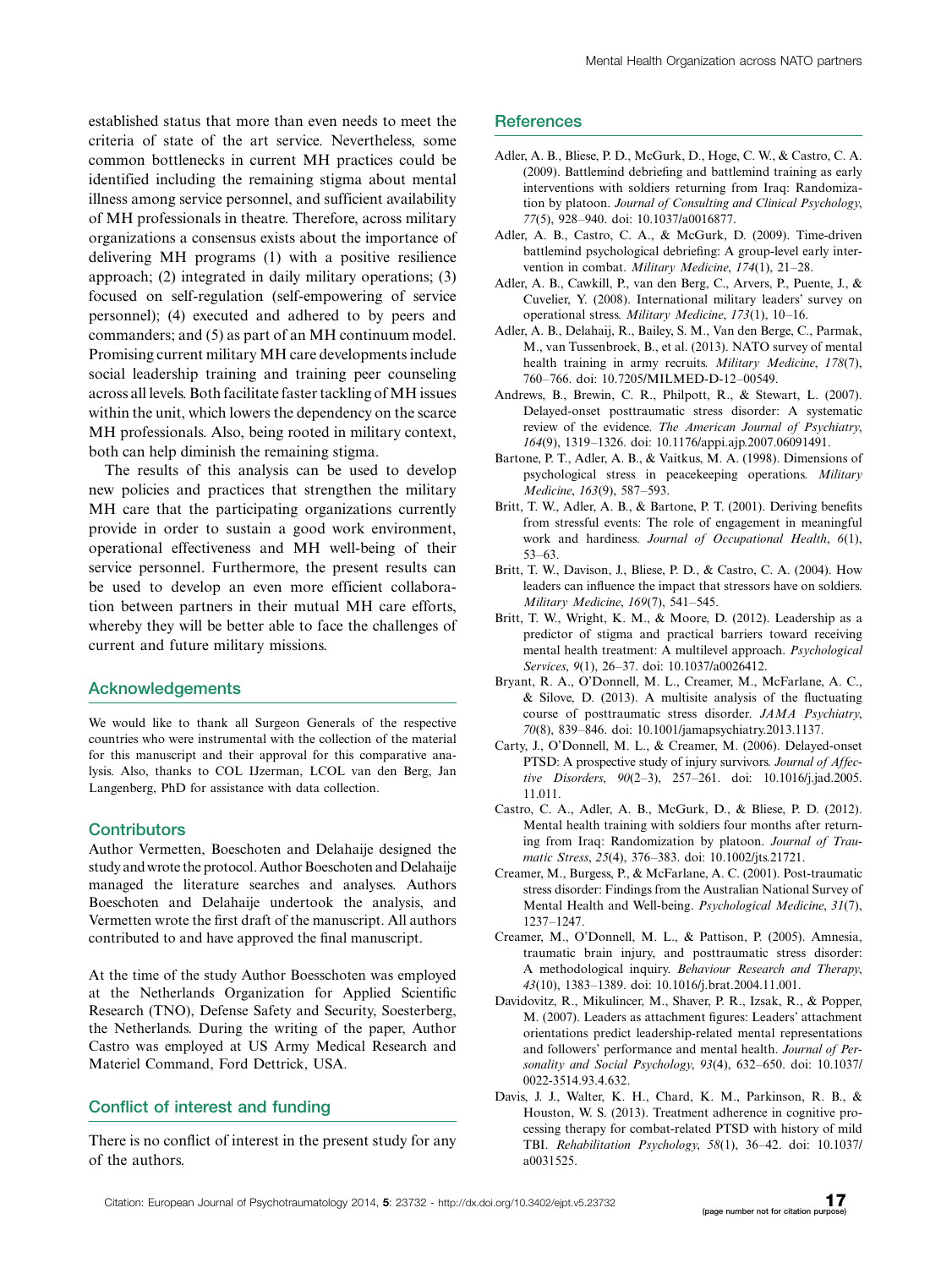- Engelhard, I. M., van den Hout, M. A., Weerts, J., Arntz, A., Hox, J. J., & McNally, R. J. (2007). Deployment-related stress and trauma in Dutch soldiers returning from Iraq. Prospective study. The British Journal of Psychiatry: The Journal of Mental Science, 191, 140-145. doi: 10.1192/bjp.bp.106.034884.
- Fear, N. T., Jones, M., Murphy, D., Hull, L., Iversen, A. C., Coker, B., et al. (2010). What are the consequences of deployment to Iraq and Afghanistan on the mental health of the UK armed forces? A cohort study. Lancet, 375(9728), 1783-1797. doi: 10.1016/S0140-6736(10)60672-1.
- Goodwin, L., Jones, M., Rona, R. J., Sundin, J., Wessely, S., & Fear, N. T. (2012). Prevalence of delayed-onset posttraumatic stress disorder in military personnel: Is there evidence for this disorder?: Results of a prospective UK cohort study. The Journal of Nervous and Mental Disease, 200(5), 429-437. doi: 10.1097/NMD.0b013e31825322fe.
- Gould, M., Adler, A., Zamorski, M., Castro, C., Hanily, N., Steele, N., et al. (2010). Do stigma and other perceived barriers to mental health care differ across Armed Forces? Journal of the Royal Society of Medicine, 103(4), 148-156. doi: 10.1258/ jrsm.2010.090426.
- Greenberg, N., Langston, V., Everitt, B., Iversen, A., Fear, N. T., Jones, N., et al. (2010). A cluster randomized controlled trial to determine the efficacy of Trauma Risk Management (TRiM) in a military population. Journal of Traumatic Stress, 23(4), 430-436. doi: 10.1002/jts.20538.
- Greenberg, N., Langston, V., Iversen, A. C., & Wessely, S. (2011). The acceptability of ''Trauma Risk Management'' within the UK Armed Forces. Occupational Medicine (London), 61(3), 184-189. doi: 10.1093/occmed/kqr022.
- Greenberg, N., Langston, V., & Jones, N. (2008). Trauma risk management (TRiM) in the UK Armed Forces. Journal of the Royal Army Medical Corps, 154(2), 124-127.
- Greene-Shortridge, T. M., Britt, T. W., & Castro, C. A. (2007). The stigma of mental health problems in the military. Military Medicine, 172(2), 157-161.
- Hoge, C. W., Auchterlonie, J. L., & Milliken, C. S. (2006). Mental health problems, use of mental health services, and attrition from military service after returning from deployment to Iraq or Afghanistan. The Journal of the American Medical Association, 295(9), 1023-1032. doi: 10.1001/jama.295.9.1023.
- Hoge, C. W., Castro, C. A., Messer, S. C., McGurk, D., Cotting, D. I., & Koffman, R. L. (2004). Combat duty in Iraq and Afghanistan, mental health problems, and barriers to care. The New England Journal of Medicine, 351(1), 13-22. doi: 10.1056/NEJMoa040603.
- Hoge, C. W., McGurk, D., Thomas, J. L., Cox, A. L., Engel, C. C., & Castro, C. A. (2008). Mild traumatic brain injury in U.S. Soldiers returning from Iraq. The New England Journal of Medicine, 358(5), 453-463. doi: 10.1056/NEJMoa072972.
- Horesh, D., Solomon, Z., Zerach, G., & Ein-Dor, T. (2011). Delayed-onset PTSD among war veterans: The role of life events throughout the life cycle. Social Psychiatry and Psychiatric Epidemiology, 46(9), 863-870. doi: 10.1007/s00127- 010-0255-6.
- Hunt, E., Jones, N., Hastings, V., & Greenberg, N. (2013). TRiM: An organizational response to traumatic events in Cumbria Constabulary. Occupational Medicine (London), 63(8), 549- 555. doi: 10.1093/occmed/kqt113.
- Hyams, K. C. (2006). Mental health screening before troop deployment: Is not supported by current evidence. BMJ, 333 (7576), 979-980. doi: 10.1136/bmj.39023.648970.80.
- IOM (Institute of Medicine). 2014. Preventing psychological disorders in service members and their families: An assessment of programs. Washington, DC: The National Academies Press.
- Iversen, A. C., Fear, N. T., Ehlers, A., Hacker Hughes, J., Hull, L., Earnshaw, M., et al. (2008). Risk factors for post-traumatic stress disorder among UK Armed Forces personnel. Psychological Medicine, 38(4), 511-522. doi: 10.1017/S0033291 708002778.
- Iversen, A. C., van Staden, L., Hughes, J. H., Browne, T., Hull, L., Hall, J., et al. (2009). The prevalence of common mental disorders and PTSD in the UK military: Using data from a clinical interview-based study. BMC Psychiatry, 9, 68. doi: 10.1186/1471-244X-9-68.
- Johnson, W. B., Grasso, I., & Maslowski, K. (2010). Conflicts between ethics and law for military mental health providers. Military Medicine, 175(8), 548-553.
- Jones, E., & Wessely, S. (2003). ''Forward psychiatry'' in the military: Its origins and effectiveness. Journal of Traumatic Stress, 16(4), 411-419. doi: 10.1023/A:1024426321072.
- Jones, N., Fear, N. T., Jones, M., Wessely, S., & Greenberg, N. (2010). Long-term military work outcomes in soldiers who become mental health casualties when deployed on operations. Psychiatry, 73(4), 352-364. doi: 10.1521/psyc.2010.73.4.352.
- Jones, N., Jones, M., Fear, N. T., Fertout, M., Wessely, S., & Greenberg, N. (2013). Can mental health and readjustment be improved in UK military personnel by a brief period of structured postdeployment rest (third location decompression)? Occupational and Environmental Medicine, 70(7), 439- 445. doi: 10.1136/oemed-2012-101229.
- Jones, N., Seddon, R., Fear, N. T., McAllister, P., Wessely, S., & Greenberg, N., (2012). Leadership, cohesion, morale, and the mental health of UK Armed Forces in Afghanistan. Psychiatry, 75(1), 49-59. doi: 10.1521/psyc.2012.75.1.49.
- Keller, R. T., Greenberg, N., Bobo, W. V., Roberts, P., Jones, N., & Orman, D. T. (2005). Soldier peer mentoring care and support: Bringing psychological awareness to the front. Military Medicine, 170(5), 355-361.
- Kelsall, H. L., McKenzie, D. P., Sim, M. R., Leder, K., Forbes, A. B., & Dwyer, T. (2009). Physical, psychological, and functional comorbidities of multisymptom illness in Australian male veterans of the 1991 Gulf War. American Journal of Epidemiology, 170(8), 1048-1056. doi: 10.1093/aje/kwp238.
- Killgore, W. D., Cotting, D. I., Thomas, J. L., Cox, A. L., McGurk, D., Vo, A. H., et al. (2008). Post-combat invincibility: Violent combat experiences are associated with increased risk-taking propensity following deployment. Journal of Psychiatric Research, 42(13), 1112-1121. doi: 10.1016/j.jpsychires.2008. 01.001.
- Kim, P. Y., Thomas, J. L., Wilk, J. E., Castro, C. A., & Hoge, C. W. (2010). Stigma, barriers to care, and use of mental health services among active duty and National Guard soldiers after combat. Psychiatric Services, 61(6), 582-588. doi: 10.1176/ appi.ps.61.6.582.
- Kok, B. C., Herrell, R. K., Thomas, J. L., & Hoge, C. W. (2012). Posttraumatic stress disorder associated with combat service in Iraq or Afghanistan: Reconciling prevalence differences between studies. The Journal of Nervous and Mental Disease, 200(5), 444-450. doi: 10.1097/NMD.0b013e3182532312.
- Luxton, D. D., Greenburg, D., Ryan, J., Niven, A., Wheeler, G., & Mysliwiec, V. (2011). Prevalence and impact of short sleep duration in redeployed OIF soldiers. Sleep, 34(9), 1189-1195. doi: 10.5665/SLEEP.1236.
- Mulligan, K., Fear, N. T., Jones, N., Alvarez, H., Hull, L., Naumann, U., et al. (2012). Postdeployment Battlemind training for the U.K. armed forces: A cluster randomized controlled trial. Journal of Consulting and Clinical Psychology, 80(3), 331-341. doi: 10.1037/a0027664.
- Mulligan, K., Fear, N. T., Jones, N., Wessely, S., & Greenberg, N. (2011). Psycho-educational interventions designed to prevent